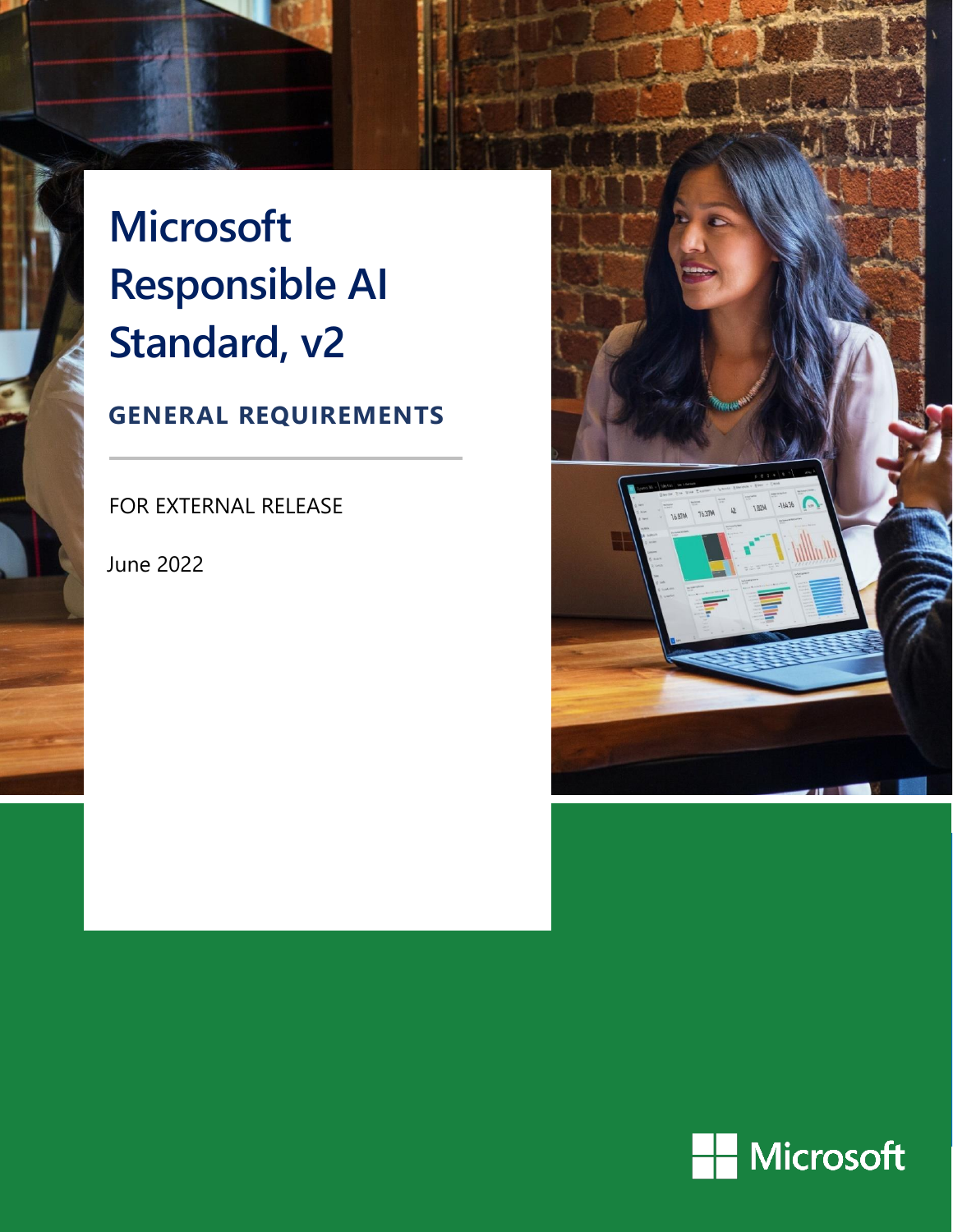# Index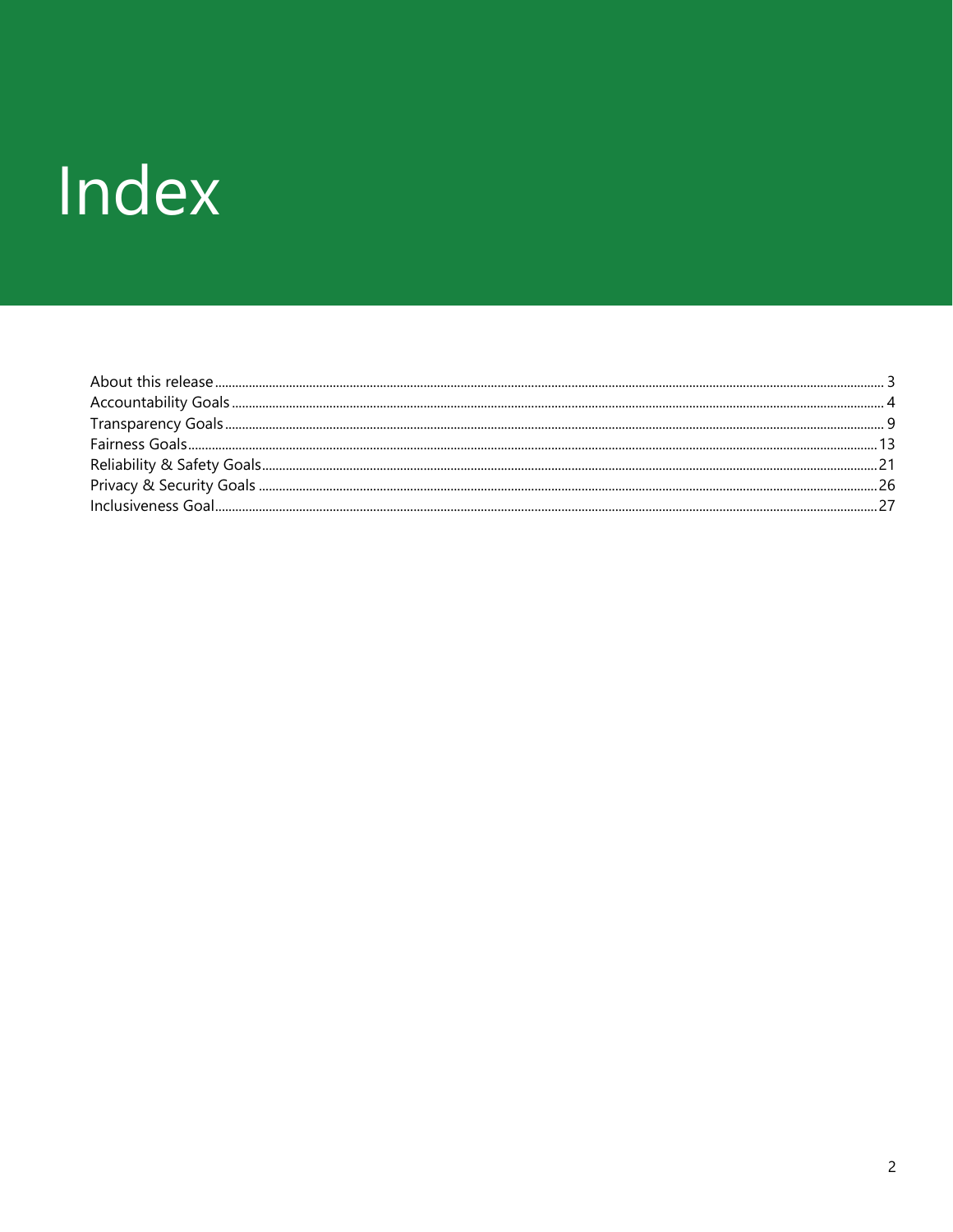## <span id="page-2-0"></span>**About this release**

When we embarked on our effort to operationalize Microsoft's six AI principles, we knew there was a policy gap. Laws and norms had not caught up with AI's unique risks or society's needs. Yet, our product development teams needed concrete and actionable guidance as to what our principles meant and how they could uphold them. We leveraged the expertise on our research, policy, and engineering teams to develop guidance on how to fill that gap.

The Responsible AI Standard is the product of a multi-year effort to define product development requirements for responsible AI. We are making available this second version of the Responsible AI Standard to share what we have learned, invite feedback from others, and contribute to the discussion about building better norms and practices around AI.

While our Standard is an important step in Microsoft's responsible AI journey, it is just one step. As we make progress with implementation, we expect to encounter challenges that require us to pause, reflect, and adjust. Our Standard will remain a living document, evolving to address new research, technologies, laws, and learnings from within and outside the company.

There is a rich and active global dialog about how to create principled and actionable norms to ensure organizations develop and deploy AI responsibly. We have benefited from this discussion and will continue to contribute to it. We believe that industry, academia, civil society, and government need to collaborate to advance the state-of-the-art and learn from one another. Together, we need to answer open research questions, close measurement gaps, and design new practices, patterns, resources, and tools.

As we continue our journey, we welcome feedback on our approach and insights on other ways forward: <https://aka.ms/ResponsibleAIQuestions>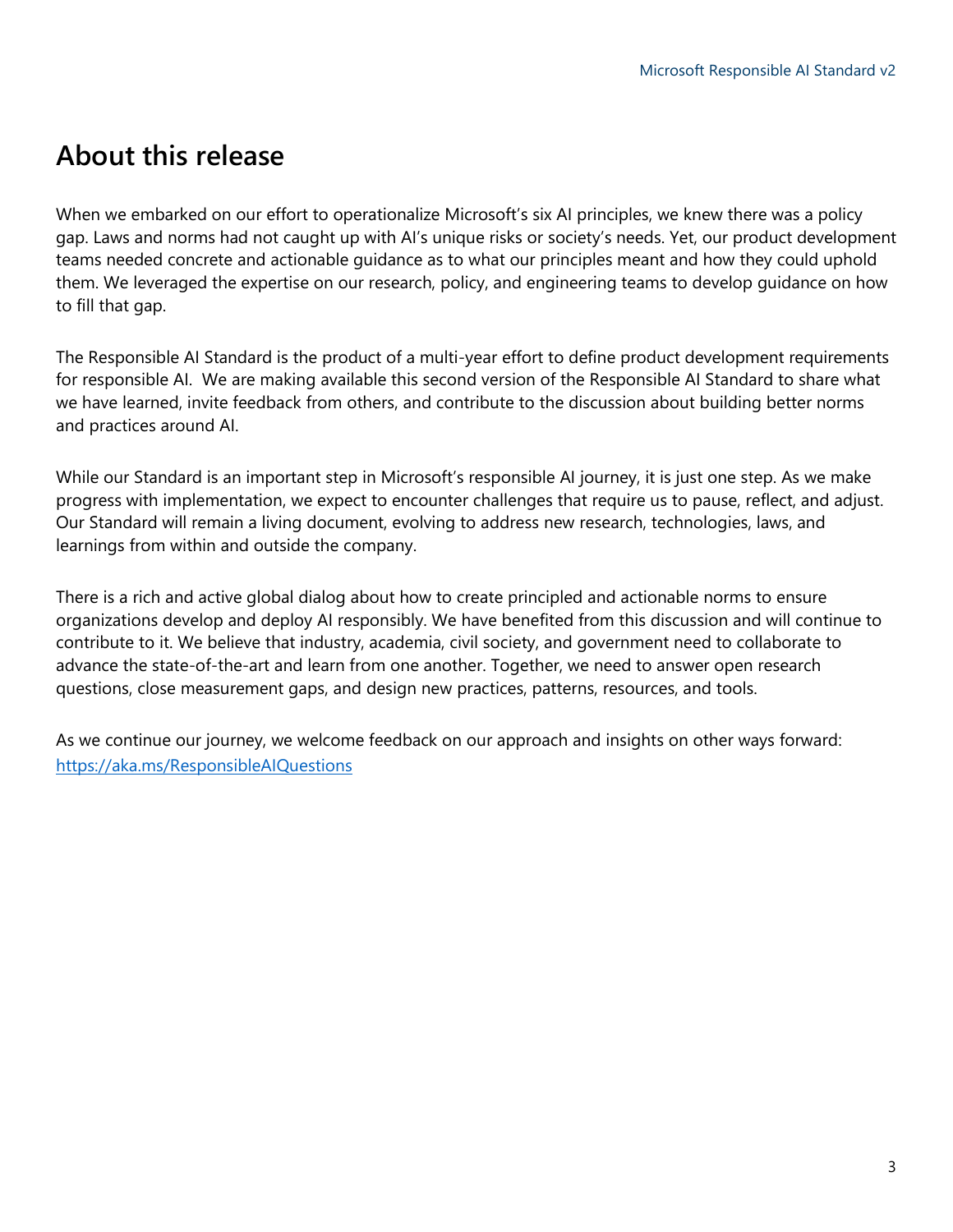# <span id="page-3-0"></span>**Accountability Goals**

#### **Goal A1:** Impact assessment

Microsoft AI systems are assessed using Impact Assessments.

*Applies to:* All AI systems.

#### **Requirements**

**A1.1** Assess the impact of the system on people, organizations, and society by completing an Impact Assessment early in the system's development, typically when defining the product vision and requirements. Document the effort using the Impact Assessment template provided by the Office of Responsible AI. **Tags:** Impact Assessment.

**A1.2** Review the completed Impact Assessment with the reviewers identified according to your organization's compliance process before development starts. Secure all required approvals from those reviewers. **Tags:** Impact Assessment.

**A1.3** Update and review the Impact Assessment at least annually, when new intended uses are added, and before advancing to a new release stage.

**Tags:** Impact Assessment.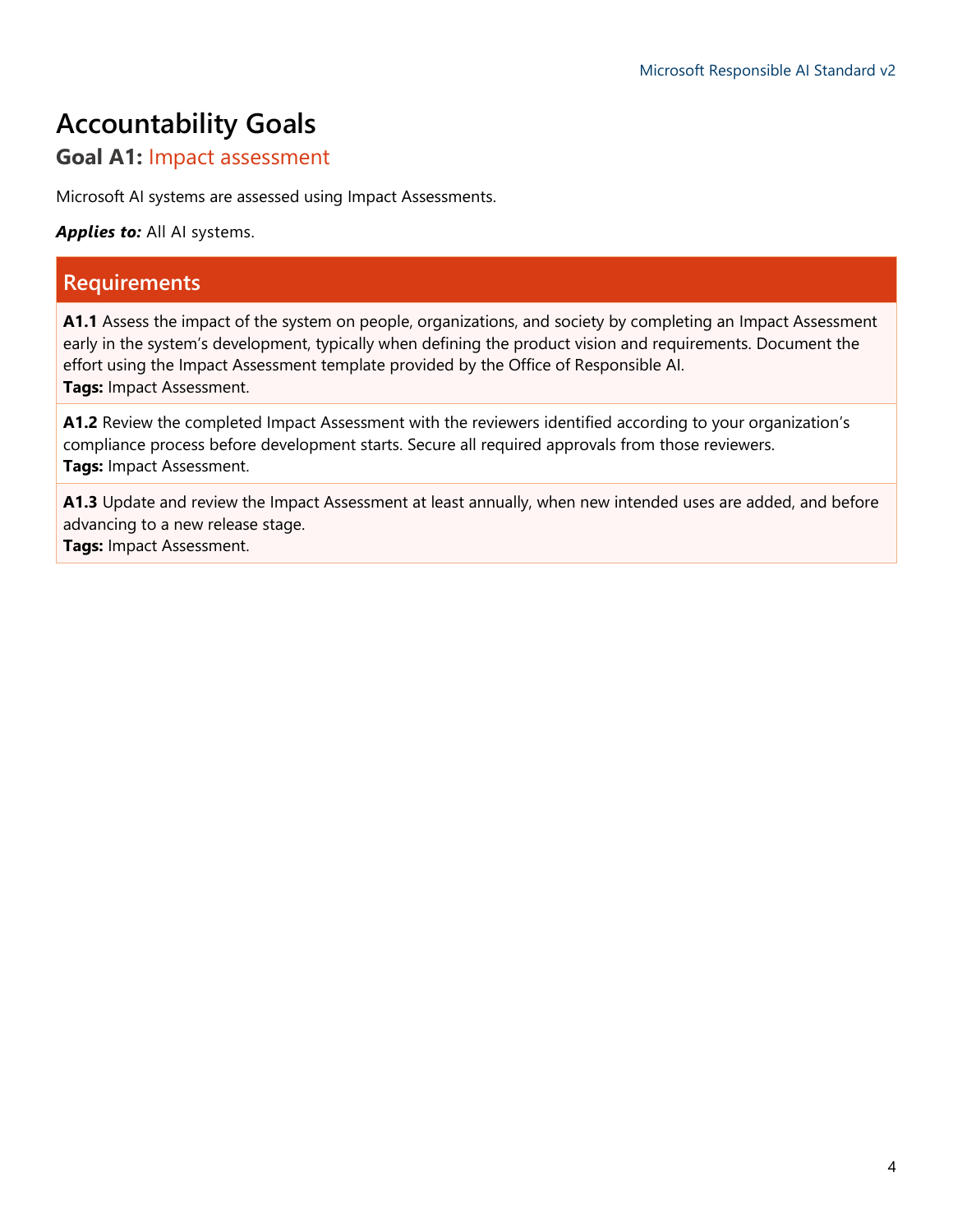#### **Goal A2:** Oversight of significant adverse impacts

Microsoft AI systems are reviewed to identify systems that may have a significant adverse impact on people, organizations, and society, and additional oversight and requirements are applied to those systems.

*Applies to:* All AI systems.

#### **Requirements**

**A2.1** Review defined Restricted Uses to determine whether the system meets the definition of any Restricted Use. If it does, document this in the Impact Assessment, and follow the requirements for the Restricted Use. **Tags:** Impact Assessment.

**A2.2** Answer prompts in the Impact Assessment template to determine whether the system meets the definition of a Sensitive Use. If it does, report it to the Office of Responsible AI, and follow any additional requirements resulting from a Sensitive Uses review.

**Tags:** Impact Assessment.

**A2.3** Review your systems at least annually against the definitions for Sensitive Uses and Restricted Uses. If there are systems that meet the criteria for Sensitive Uses, report them to the Office of Responsible AI. If there are systems that meet the criteria for Restricted Uses, notify the Office of Responsible AI.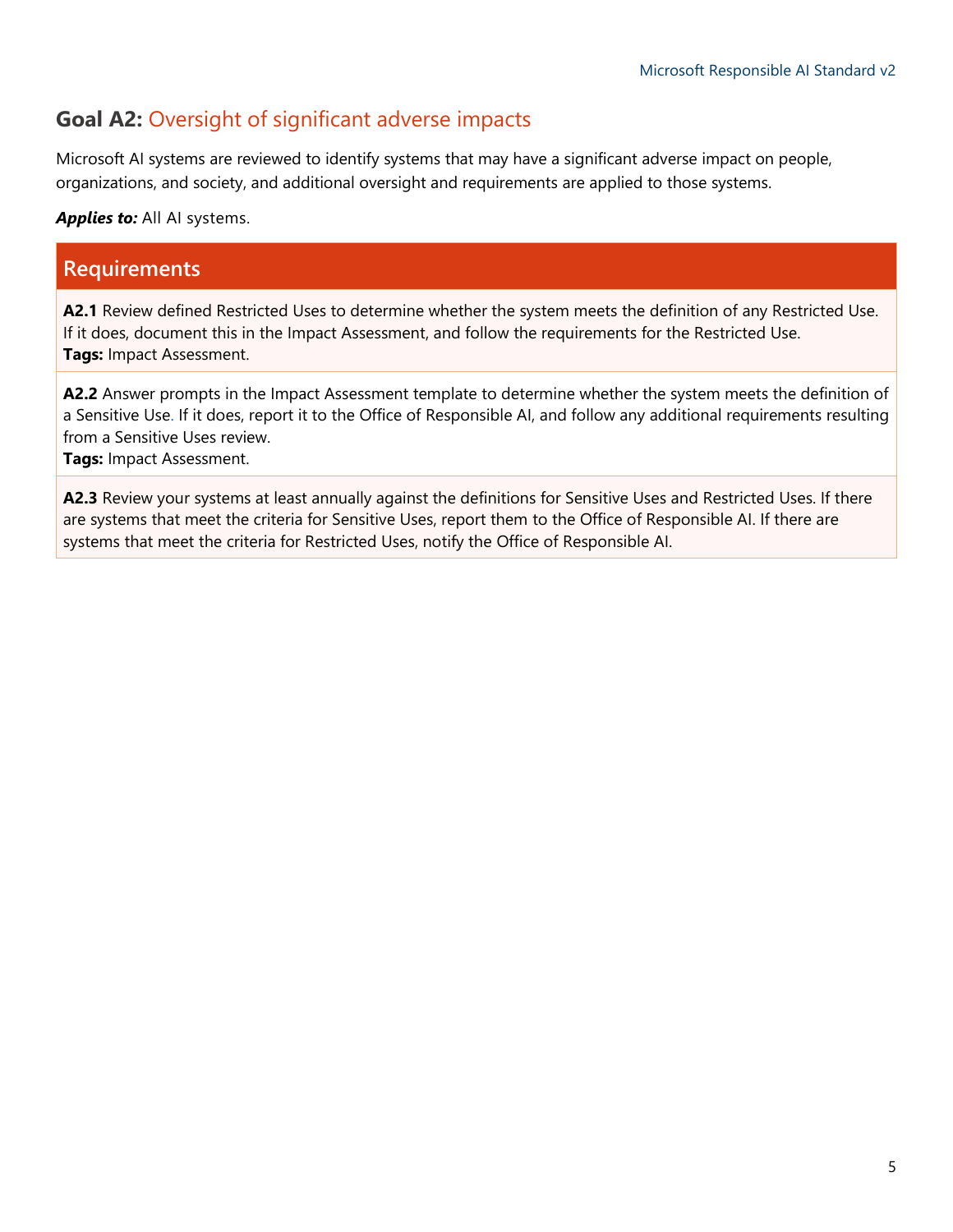#### **Goal A3:** Fit for purpose

Microsoft AI systems are fit for purpose in the sense that they provide valid solutions for the problems they are designed to solve.

**Applies to:** All AI systems.

#### **Requirements**

**A3.1** Document in the Impact Assessment how the system's use will solve the problem posed by each intended use, recognizing that there may be multiple valid ways in which to solve the problem. **Tags:** Impact Assessment.

**A3.2** Define and document for each model in the AI system:

- 1) the model's *proposed inputs* and how well they represent the concepts they are intended to represent; include analysis of the limitations of this representation,
- 2) the model's *proposed output* and how well it represents the concept it is intended to represent; include analysis of the limitations of this representation, and
- 3) limitations to the generalizability of the resulting model based on the training and testing data that will be used.

**A3.3** Define and document Responsible Release Criteria for this Goal. Include:

- 1) a concise definition of the problem being solved in the intended use,
- 2) performance metrics and their Responsible Release Criteria, and
- 3) error types and their Responsible Release Criteria.

**A3.4** Document an evaluation plan for each of the performance metrics and error types. **Tags:** Ongoing Evaluation Checkpoint.

**A3.5** Use the methods defined in requirement A3.4 to conduct evaluations. Document the pre-release results of the evaluations. Determine and document how often ongoing evaluation should be conducted to continue supporting this Goal.

**Tags:** Ongoing Evaluation Checkpoint.

**A3.6** Provide documentation to customers which describes the system's:

- 1) intended uses, and
- 2) evidence that the system is fit for purpose for each intended use.

When the system is a platform service made available to external customers or partners, include this information in the required Transparency Note.

**Tags:** Transparency Note.

**A3.7** If an intended use is not supported by evidence, or if evidence comes to light that refutes that the system is fit for purpose for the intended use at any point in the system's use:

- 1) remove the intended use from customer-facing materials and make current customers aware of the issue, take action to close the identified gap, or discontinue the system,
- 2) revise documentation related to the intended use, and
- 3) publish the revised documentation to customers.

When the system is a platform service made available to external customers or partners, include this information in the required Transparency Note.

**A3.8** Communicate with care about system benefits; follow any applicable guidance from your attorney.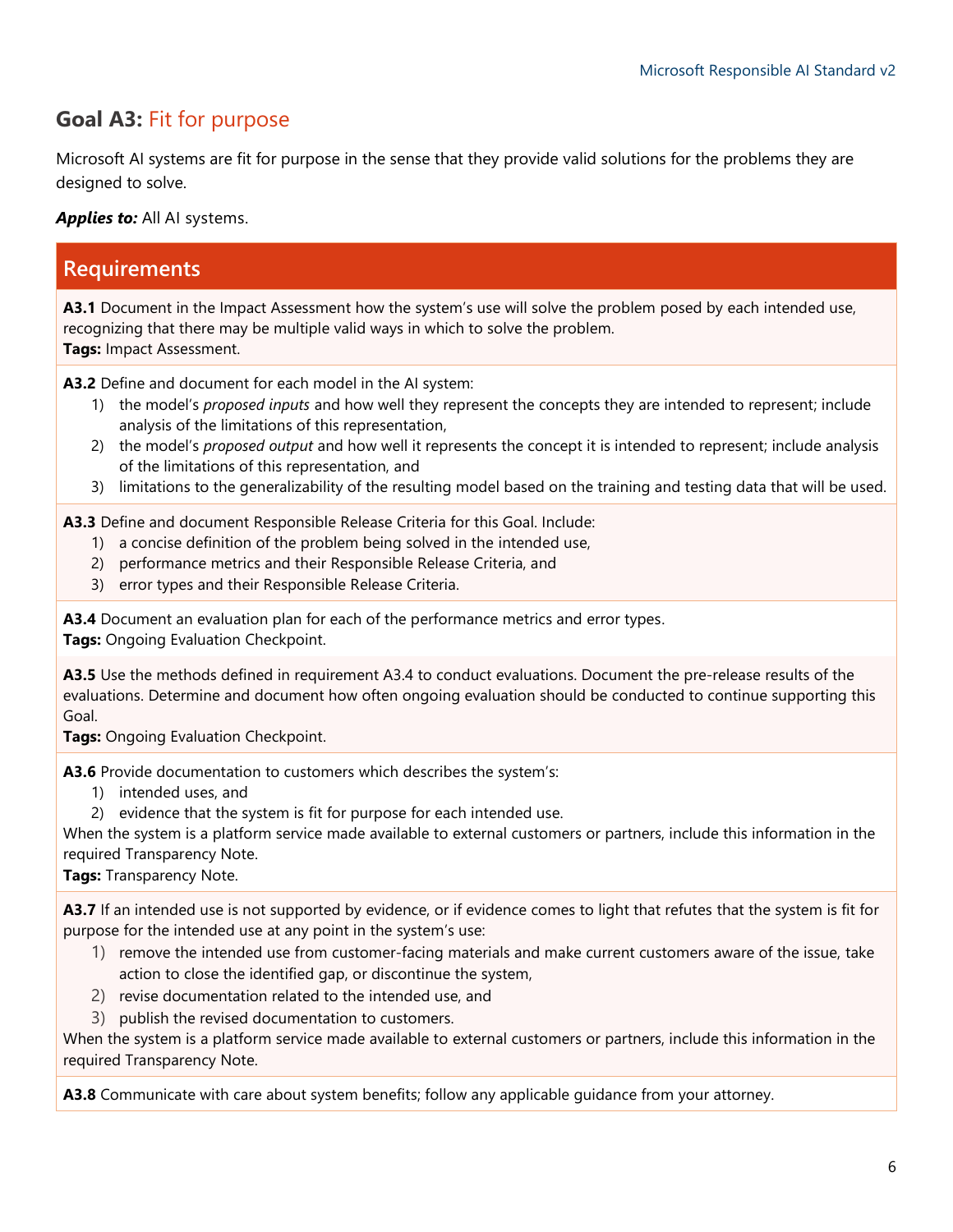#### **Goal A4:** Data governance and management

Microsoft AI systems are subject to appropriate data governance and management practices.

#### *Applies to:* All AI systems.

#### **Requirements**

**A4.1** Define and document data requirements with respect to the system's intended uses, stakeholders, and the geographic areas where the system will be deployed. Document these requirements in the Impact Assessment. **Tags:** Impact Assessment.

**A4.2** Define and document procedures for the collection and processing of data, to include annotation, labelling, cleaning, enrichment, and aggregation, where relevant.

**A4.3** If you plan to use existing data sets to train the system, assess the quantity and suitability of available data sets that will be needed by the system in relation to the data requirements defined in A4.1. Document this assessment in the Impact Assessment.

**Tags:** Impact Assessment.

**A4.4** Define and document methods for evaluating data to be used by the system against the requirements defined in A4.1.

**A4.5** Evaluate all data sets using the methods defined in requirement A4.4. Document the results of the evaluation.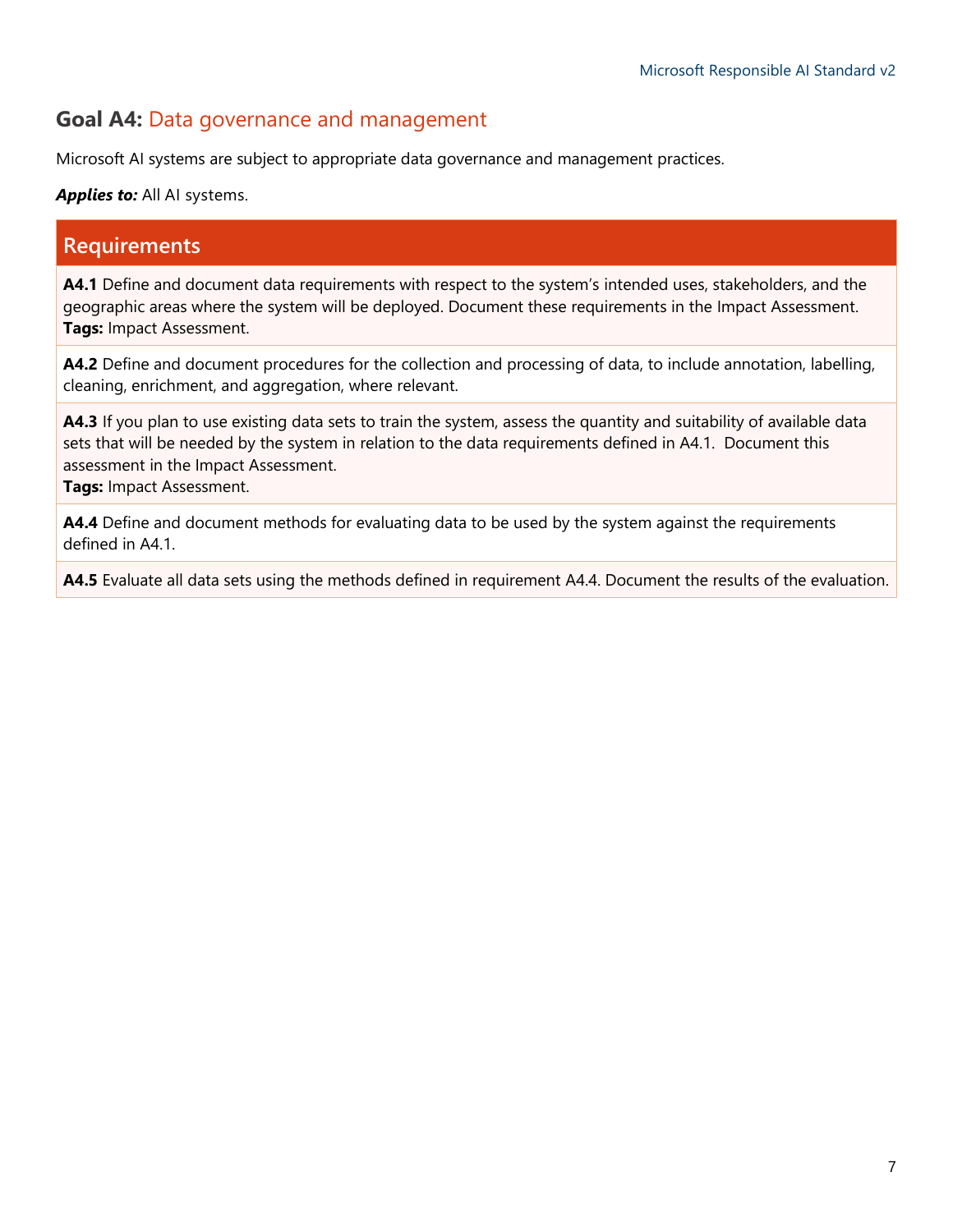#### **Goal A5:** Human oversight and control

Microsoft AI systems include capabilities that support informed human oversight and control.

#### *Applies to:* All AI systems.

#### **Requirements**

**A5.1** Identify the stakeholders who are responsible for troubleshooting, managing, operating, overseeing, and controlling the system during and after deployment. Document these stakeholders and their oversight and control responsibilities using the Impact Assessment template.

**Tags:** Impact Assessment.

**A5.2** Identify the system elements (including system UX, features, alerting and reporting functions, and educational materials) necessary for stakeholders identified in requirement A5.1 to effectively understand their oversight responsibilities and carry them out. Stakeholders must be able to understand:

- 1) the system's intended uses,
- 2) how to effectively execute interactions with the system,
- 3) how to interpret system behavior,
- 4) when and how to override, intervene, or interrupt the system, and
- 5) how to remain aware of the possible tendency of over-relying on outputs produced by the system ("automation bias").

Document the system design elements that will support relevant stakeholders for each oversight and control function.

**A5.3** When possible, design the system elements identified in A5.2. When this is not possible (for example, when Microsoft is not responsible for the system UX), provide guidance on human oversight considerations to the third party responsible for implementing the system elements identified in A5.2.

**A5.4** Define and document the method to be used to evaluate whether each oversight or control function can be accomplished by stakeholders in realistic conditions of system use. Include the metrics or rubrics that will be used in the evaluations. When this is not possible (for example, when Microsoft is not responsible for oversight and control functions), provide guidance on evaluating oversight and control functions to the third party responsible for evaluating oversight or control functions.

**A5.5** Define and document Responsible Release Criteria to achieve this Goal.

**A5.6** Conduct evaluations defined by requirement A5.4 using a near-release version of the system. Document the results.

**A5.7** If there are Responsible Release Criteria for metrics or rubrics that have not been met, consult with the reviewers named in the Impact Assessment, and in the case of Sensitive Uses, with the Office of Responsible AI, to develop a plan detailing how the gap will be managed until it can be closed. Document that plan.

#### **Tools and practices**

**Recommendation A5.3.1** Follow the Guidelines for Human-AI Interaction when designing the system.

**Recommendation A5.4.1** Assign user researchers to design these evaluations.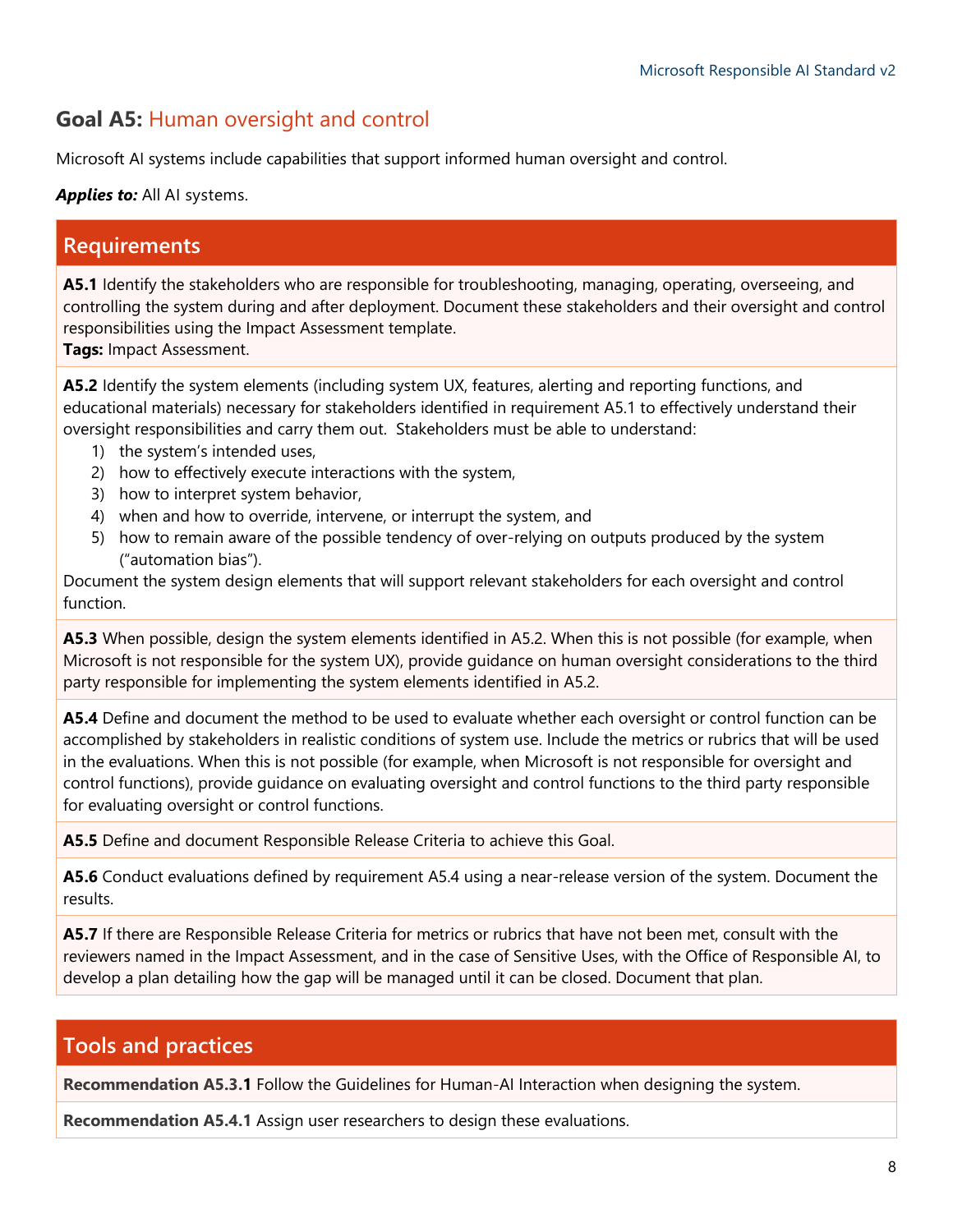# <span id="page-8-0"></span>**Transparency Goals**

#### **Goal T1:** System intelligibility for decision making

Microsoft AI systems that inform decision making by or about people are designed to support stakeholder needs for intelligibility of system behavior.

**Applies to:** All AI systems when the intended use of the generated outputs is to inform decision making by or about people.

#### **Requirements**

**T1.1** Identify:

- 1) stakeholders who will use the outputs of the system to make decisions, and
- 2) stakeholders who are subject to decisions informed by the system.
- Document these stakeholders using the Impact Assessment template.

**Tags:** Impact Assessment.

**T1.2** Design the system, including, when possible, the system UX, features, reporting functions, and educational materials, so that stakeholders identified in requirement T1.1 can:

- 1) understand the system's intended uses,
- 2) interpret relevant system behavior effectively (i.e., in a way that supports informed decision making), and
- 3) remain aware of the possible tendency of over-relying on outputs produced by the system ("automation bias").

For the two categories of stakeholders identified in requirement T1.1, document:

- 1) how the system design will support their understanding of the system's intended uses, and
- 2) how the system aids their ability to interpret relevant system responses, and
- 3) how the system design discourages automation bias.

**T1.3** Define and document the method to be used to evaluate whether each stakeholder who will make decisions or be subject to decisions based on the behavior of the system can interpret the relevant system responses reasonably well. Include the metrics or rubrics that will be used in the evaluations. **Tags:** Ongoing Evaluation Checkpoint.

**T1.4** Define and document a Responsible Release Plan, to include Responsible Release Criteria to achieve this Goal.

**Tags:** Ongoing Evaluation Checkpoint.

**T1.5** Conduct evaluations defined by requirement T1.3. Document the pre-release results of the evaluations. Determine and document how often ongoing evaluation should be conducted to continue supporting this Goal. **Tags:** Ongoing Evaluation Checkpoint.

**T1.6** If there are Responsible Release Criteria for metrics or rubrics that that have not been met, consult with the reviewers named in the Impact Assessment, and in the case of Sensitive Uses, with the Office of Responsible AI, to develop a plan detailing how the gap will be managed until it can be closed. Document that plan.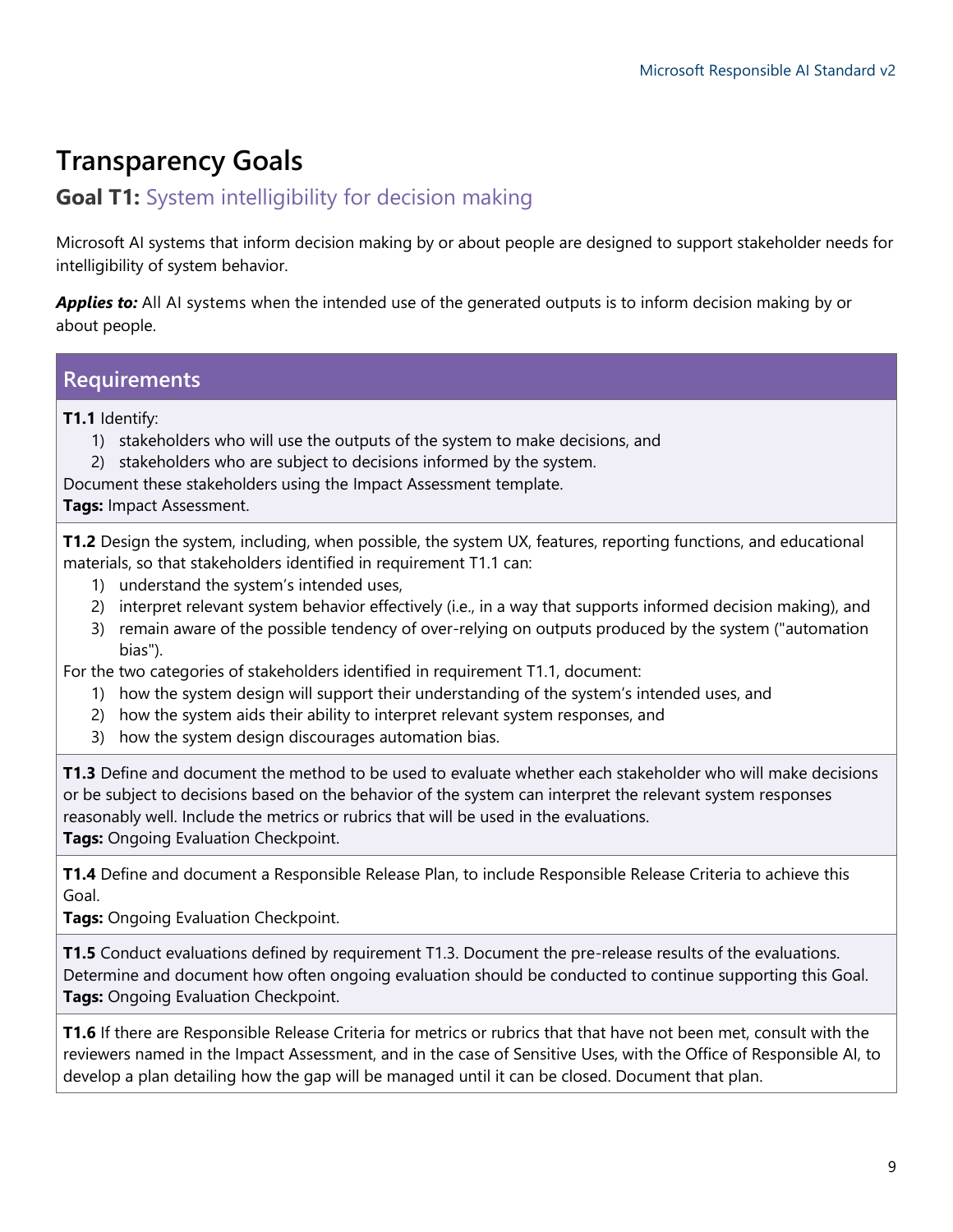## **Tools and practices**

**Recommendation T1.2.1** Follow the Guidelines for Human-AI Interaction when designing the system.

**Recommendation T1.2.2** Use one or more techniques available as part of the Interpret ML toolkit to understand the impact of features on system behavior. This may help stakeholders who need to understand model predictions.

**Recommendation T1.3.1** Assign user researchers to define, design, and prioritize evaluations in appropriately realistic contexts of use.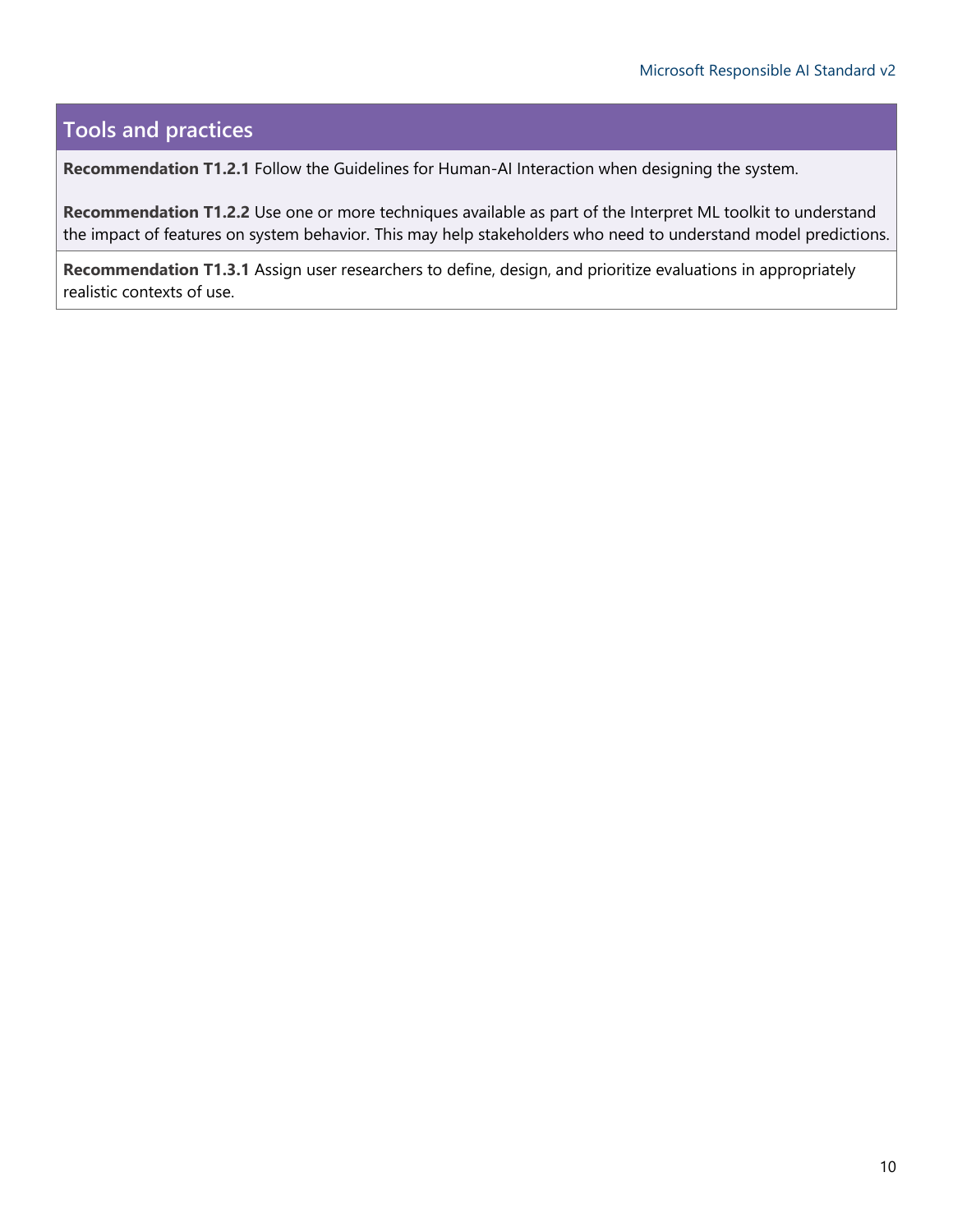#### **Goal T2:** Communication to stakeholders

Microsoft provides information about the capabilities and limitations of our AI systems to support stakeholders in making informed choices about those systems.

*Applies to:* All AI systems.

# **Requirements**

**T2.1** Identify:

- 1) stakeholders who make decisions about whether to employ a system for particular tasks, and
- 2) stakeholders who develop or deploy systems that integrate with this system.

Document these stakeholders in the Impact Assessment template.

#### **Tags:** Impact Assessment.

**T2.2** Publish documentation for the system so that stakeholders defined in T2.1 can understand the system. Include:

- 1) capabilities,
- 2) intended uses,
- 3) uses that require extra care or guidance,
- 4) operational factors and settings that allow for effective and responsible system use,
- 5) limitations, including uses for which the system was not designed or evaluated, and
- 6) evidence of system accuracy and performance as well as a description of the extent to which these results are generalizable across use cases that were not part of the evaluation.

When the system is a platform service made available to external customers or partners, a Transparency Note is required.

**Tags:** Transparency Note.

**T2.3** Review and update documentation annually or when any of the following events occur:

- 1) new uses are added,
- 2) functionality changes,
- 3) the product moves to a new release stage,
- 4) new information about reliable and safe performance becomes known as defined by requirement RS3.3, or
- 5) new information about system accuracy and performance becomes available.

When the system is a platform service made available to external customers or partners, include this information in the required Transparency Note.

**Tags:** Transparency Note.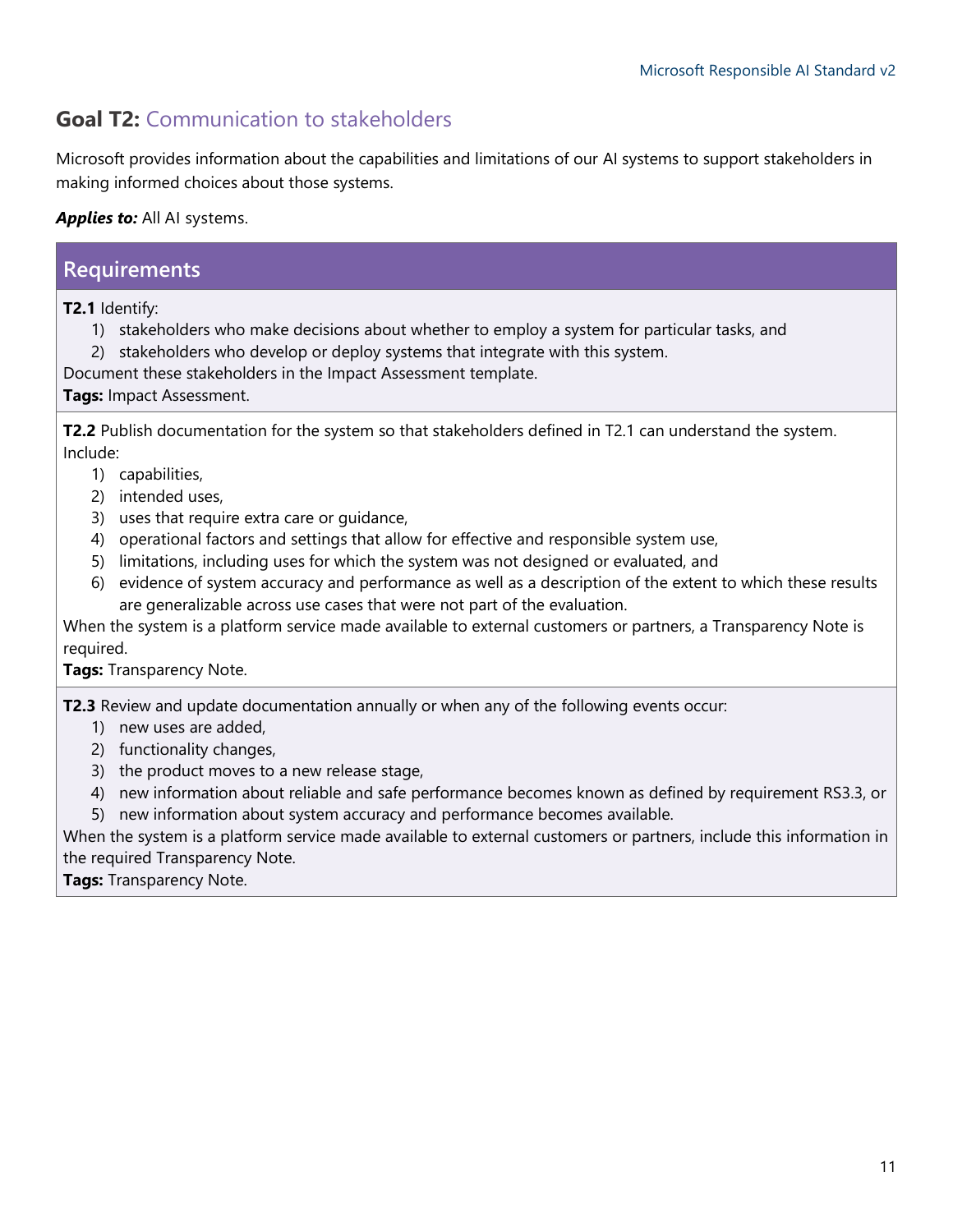#### **Goal T3:** Disclosure of AI interaction

Microsoft AI systems are designed to inform people that they are interacting with an AI system or are using a system that generates or manipulates image, audio, or video content that could falsely appear to be authentic.

**Applies to:** AI systems that impersonate interactions with humans, unless it is obvious from the circumstances or context of use that an AI system is in use. AI systems that generate or manipulate image, audio, or video content that could falsely appear to be authentic.

#### **Requirements**

**T3.1** Identify stakeholders who will use or be exposed to the system, in accordance with the Impact Assessment requirements. Document these stakeholders using the Impact Assessment template. **Tags:** Impact Assessment.

**T3.2** Design the system, including system UX, features, reporting functions, educational materials, and outputs so that stakeholders identified in T3.1 will be informed of the type of AI system they are interacting with or exposed to. Ensure that any image, audio, or video outputs that are intended to be used outside the system are labelled as being produced by AI.

**T3.3** Define and document the method to be used to evaluate whether each stakeholder identified in T3.1 is informed of the type of AI system they are interacting with or exposed to. **Tags:** Ongoing Evaluation Checkpoint.

**T3.4** Define and document Responsible Release Criteria to achieve this Goal. **Tags:** Ongoing Evaluation Checkpoint.

**T3.5** Conduct evaluations defined by requirement T3.3. Document the pre-release results of the evaluations. Determine and document how often ongoing evaluation should be conducted to continue supporting this goal. **Tags:** Ongoing Evaluation Checkpoint.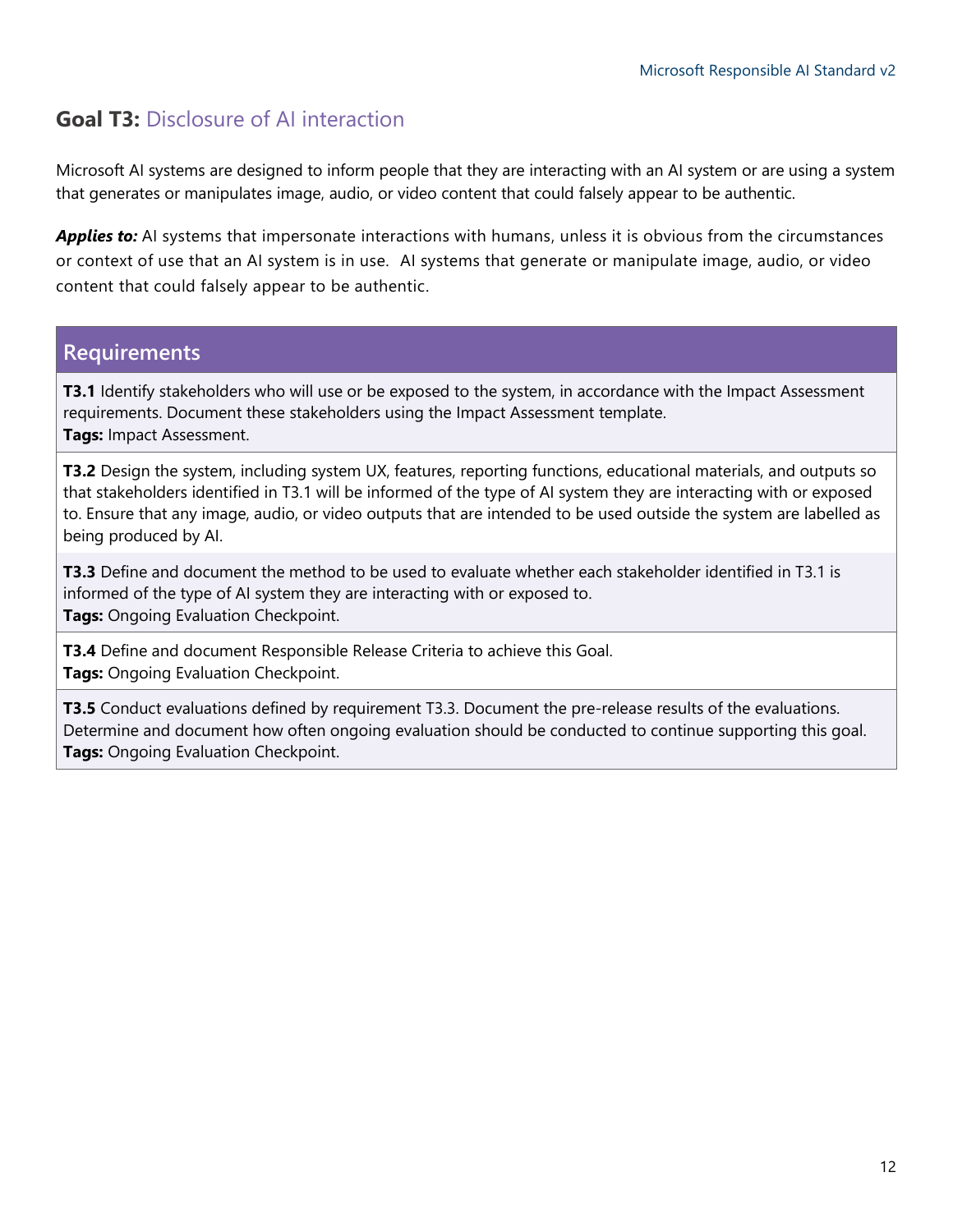# <span id="page-12-0"></span>**Fairness Goals**

#### **Goal F1**: Quality of service

Microsoft AI systems are designed to provide a similar quality of service for identified demographic groups, including marginalized groups.

**Applies to:** AI systems when system users or people impacted by the system with different demographic characteristics might experience differences in quality of service that Microsoft can remedy by building the system differently.

#### **Requirements**

**F1.1** Identify and prioritize demographic groups, including marginalized groups, that may be at risk of experiencing worse quality of service based on intended uses and geographic areas where the system will be deployed. Include:

- 1) groups defined by a single factor, and
- 2) groups defined by a combination of factors.

Document the prioritized identified demographic groups using the Impact Assessment template.

**Tags:** Impact Assessment.

**F1.2** Evaluate all data sets to assess inclusiveness of identified demographic groups and collect data to close gaps. Document this process and its results.

**F1.3** Define and document the evaluation that you will perform to support this Goal. Include:

- 1) any system components to be evaluated, in addition to the whole system,
- 2) the metrics to be used to evaluate the system components and the whole system, and
- 3) a description of the data set to be used for this evaluation.

**Tags:** Ongoing Evaluation Checkpoint.

**F1.4** Define and document Responsible Release Criteria to achieve this Goal, as follows: For each metric, document:

- 1) any target minimum performance level for all groups, and
- 2) the target maximum (absolute or relative) performance difference between groups.

**Tags:** Ongoing Evaluation Checkpoint.

**F1.5** Evaluate the system according to the defined Responsible Release Criteria. **Tags:** Ongoing Evaluation Checkpoint.

**F1.6** Reassess the system design, including the choice of training data, features, objective function, and training algorithm, to pursue the goals of:

- 1) improving performance for any identified demographic group that does not meet any target minimum performance level, and
- 2) minimizing performance differences between identified demographic groups, paying particular attention to those that exceed the target maximum, while recognizing that doing so may appear to affect system performance and that it is seldom clear how to make such tradeoffs.

Consult with your attorney to determine your approach to this, including how you will identify and document tradeoffs.

**Tags:** Ongoing Evaluation Checkpoint.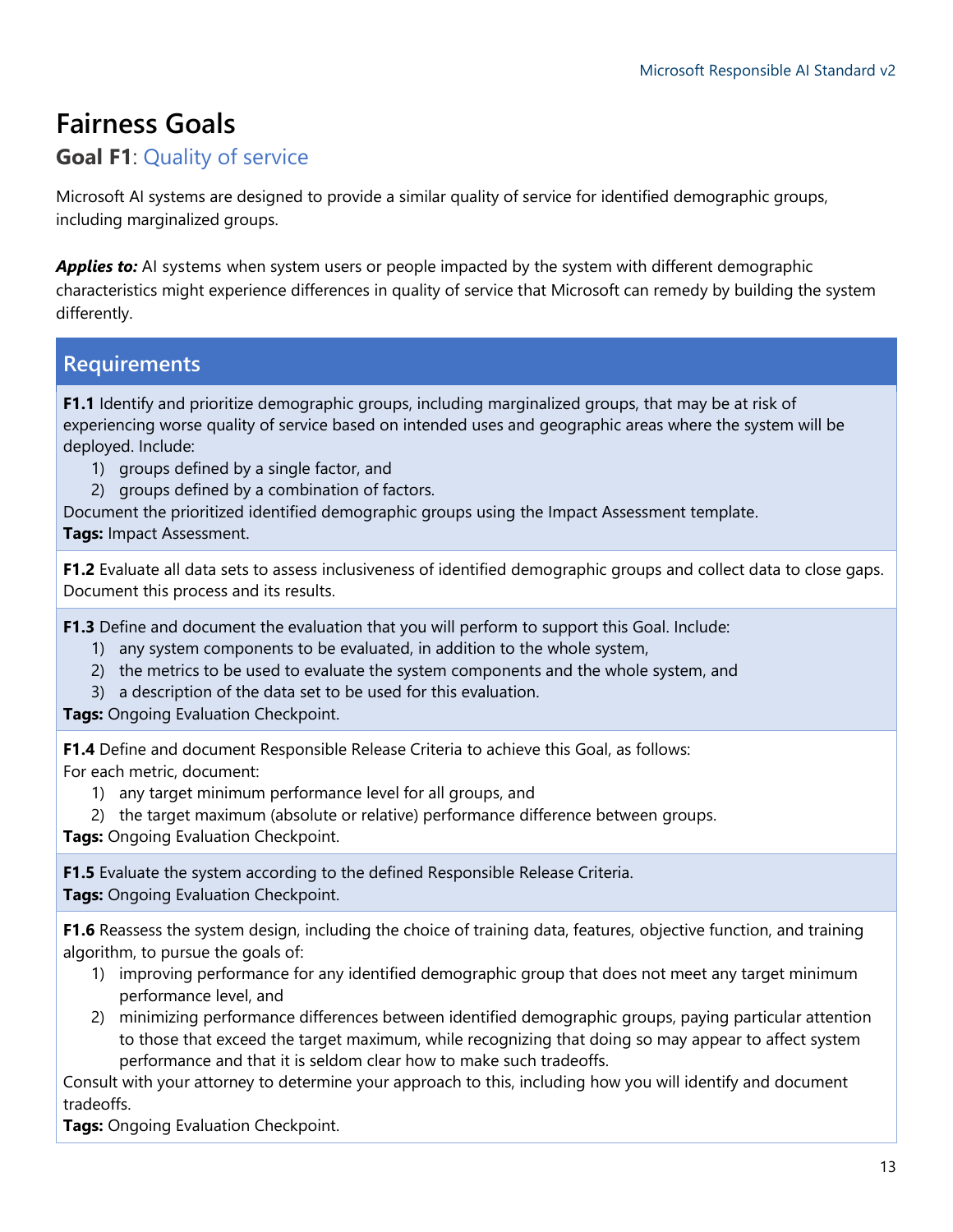**F1.7** Identify and document any justifiable factors, such as circumstantial and other operational factors (e.g., "background noise" for speech recognition systems or "image resolution" for facial recognition systems), that account for:

- 1) any inability to meet any target minimum performance level for any identified demographic group, and
- 2) any remaining performance differences between identified demographic groups.

**Tags:** Ongoing Evaluation Checkpoint.

**F1.8** Document the pre-release results from requirements F1.4, F1.5, and F1.6. Determine and document how often ongoing evaluation should be conducted to continue supporting this Goal. **Tags:** Ongoing Evaluation Checkpoint.

**F1.9** Publish information for customers about:

- 1) identified demographic groups for which performance may not meet any target minimum performance level,
- 2) any remaining performance disparities between identified demographic groups that may exceed the target maximum, and
- 3) any justifiable factors that account for these performance levels and differences.

When the system is a platform service made available to external customers or partners, include this information in the required Transparency Note.

**Tags:** Transparency Note.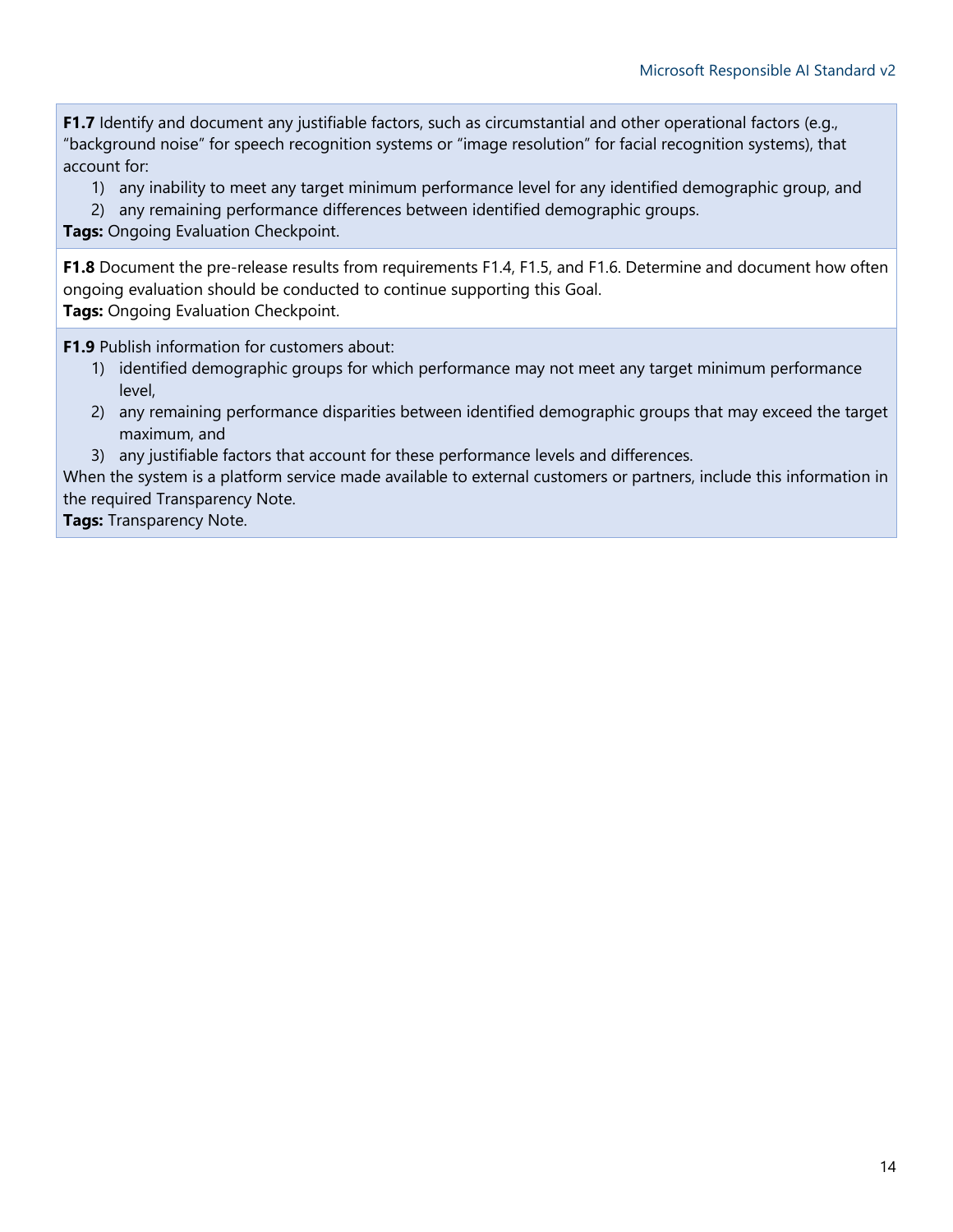#### **Tools and practices**

**Recommendation F1.1.1** For identifying people by age, gender identity, and ancestry in North America, use Best Practices for Age, Gender Identity, and Ancestry.

**Recommendation F1.1.2** Work with user researchers to understand variations in demographic groups across intended uses and geographic areas.

**Recommendation F1.1.3** Work with domain-specific subject matter experts to understand the factors that impact performance of your system and how they vary across identified demographic groups in this domain.

**Recommendation F1.1.4** Work with members of identified demographic groups to understand the risks of and impacts associated with differences in quality of service. Consider using the Community Jury technique to conduct these discussions.

**Recommendation F1.2.1** Use Analysis Platform to understand the representation of identified demographic groups in data sets that you plan to use for training and evaluating your system, respecting privacy controls for working with sensitive data.

**Recommendation F1.2.2** Document the representation of identified demographic groups in a Datasheet.

**Recommendation F1.5.1** Use the Fairlearn Python toolkit's assessment and mitigation capabilities, if appropriate for the system.

**Recommendation F1.5.2** Use Error Analysis to help understand factors that may account for performance levels and differences, if appropriate for the system.

**Recommendation F1.5.3** Use one or more techniques available as part of the Interpret ML toolkit to help understand factors that may account for performance levels and differences, if appropriate for the system.

**Recommendation F1.6.1** Use the Fairlearn Python toolkit's assessment and mitigation capabilities, if appropriate for the system.

**Recommendation F1.6.2** Be prepared to collect additional training data for identified demographic groups.

**Recommendation F1.7.1** Use Error Analysis to help understand factors that may account for performance levels and differences, if appropriate for the system.

**Recommendation F1.7.2** Use one or more techniques available as part of the Interpret ML toolkit to help understand factors that may account for performance levels and differences, if appropriate for the system.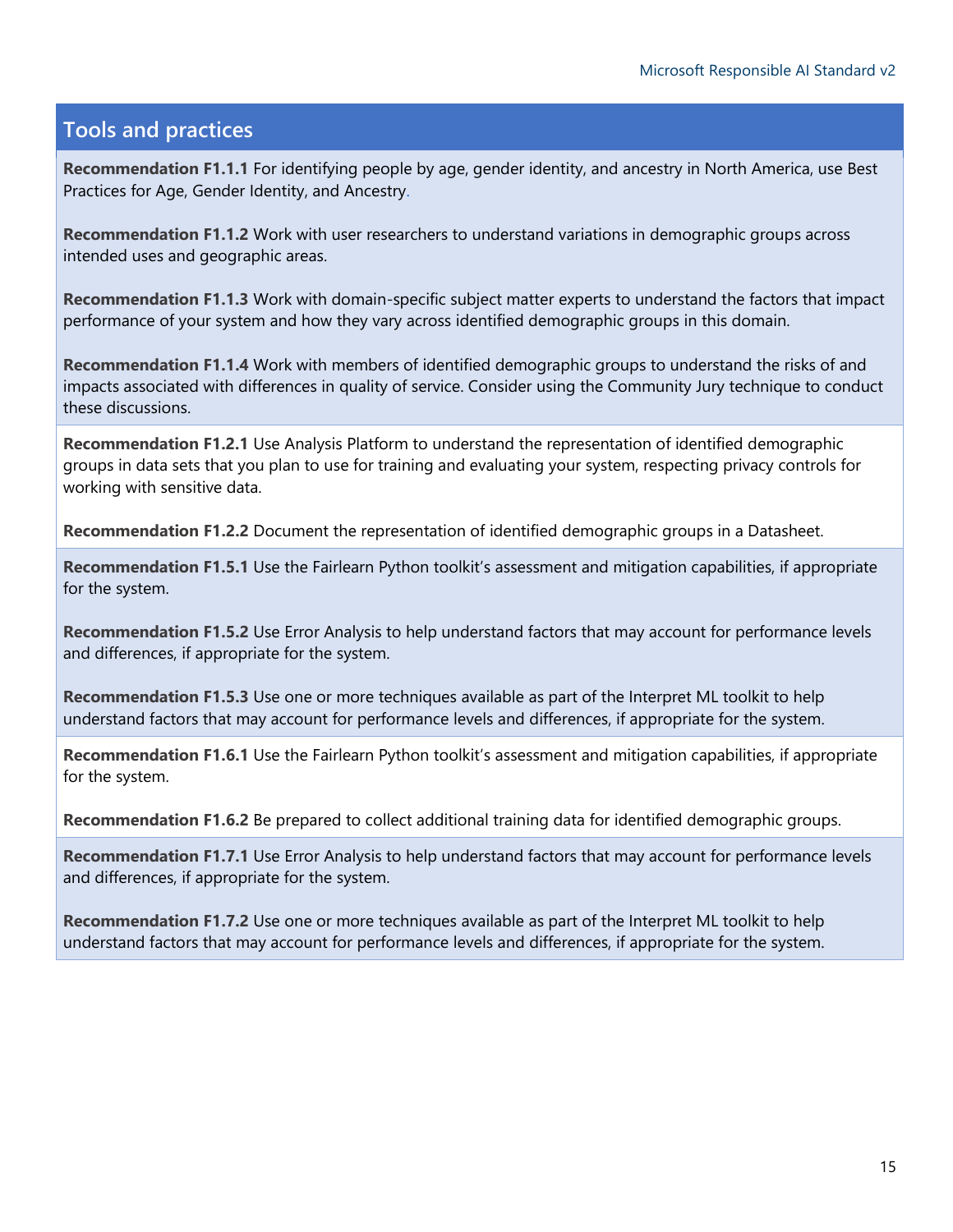#### **Goal F2:** Allocation of resources and opportunities

Microsoft AI systems that allocate resources or opportunities in essential domains are designed to do so in a manner that minimizes disparities in outcomes for identified demographic groups, including marginalized groups.

Applies to: AI systems that generate outputs that directly affect the allocation of resources or opportunities relating to finance, education, employment, healthcare, housing, insurance, or social welfare.

#### **Requirements**

**F2.1** Identify and prioritize demographic groups, including marginalized groups, that may be at risk of being differentially impacted by the system based on intended uses and geographic areas where the system will be deployed. Include:

- 1) groups defined by a single factor, and
- 2) groups defined by a combination of factors.

Document the prioritized identified demographic groups using the Impact Assessment template.

**Tags:** Impact Assessment.

**F2.2** Evaluate all data sets to assess inclusiveness of identified demographic groups and collect data to close any gaps. Document this process and its results.

**F2.3** Define and document the evaluation that you will perform to support this Goal. Include:

- 1) any system components to be evaluated, in addition to the whole system,
- 2) the metrics to be used to evaluate the system components and the whole system, and
- 3) the data set to be used for this evaluation.

**Tags:** Ongoing Evaluation Checkpoint.

**F2.4** Define and document Responsible Release Criteria to achieve this Goal, as follows:

For each metric, document the target maximum difference (absolute or relative) between the rates at which resources and opportunities are allocated to groups.

**Tags:** Ongoing Evaluation Checkpoint.

**F2.5** Evaluate the system according to the defined Responsible Release Criteria. **Tags:** Ongoing Evaluation Checkpoint.

**F2.6** Reassess the system design, including the choice of training data, features, objective function, and training algorithm, to pursue the goal of minimizing differences between the rates at which resources and opportunities are allocated to identified demographic groups, paying particular attention to those that exceed the target maximum difference, while recognizing that doing so may appear to affect system performance and it is seldom clear how to make such trade-offs.

Consult with your attorney to determine your approach to this, including how you will identify and document trade-offs.

**Tags:** Ongoing Evaluation Checkpoint.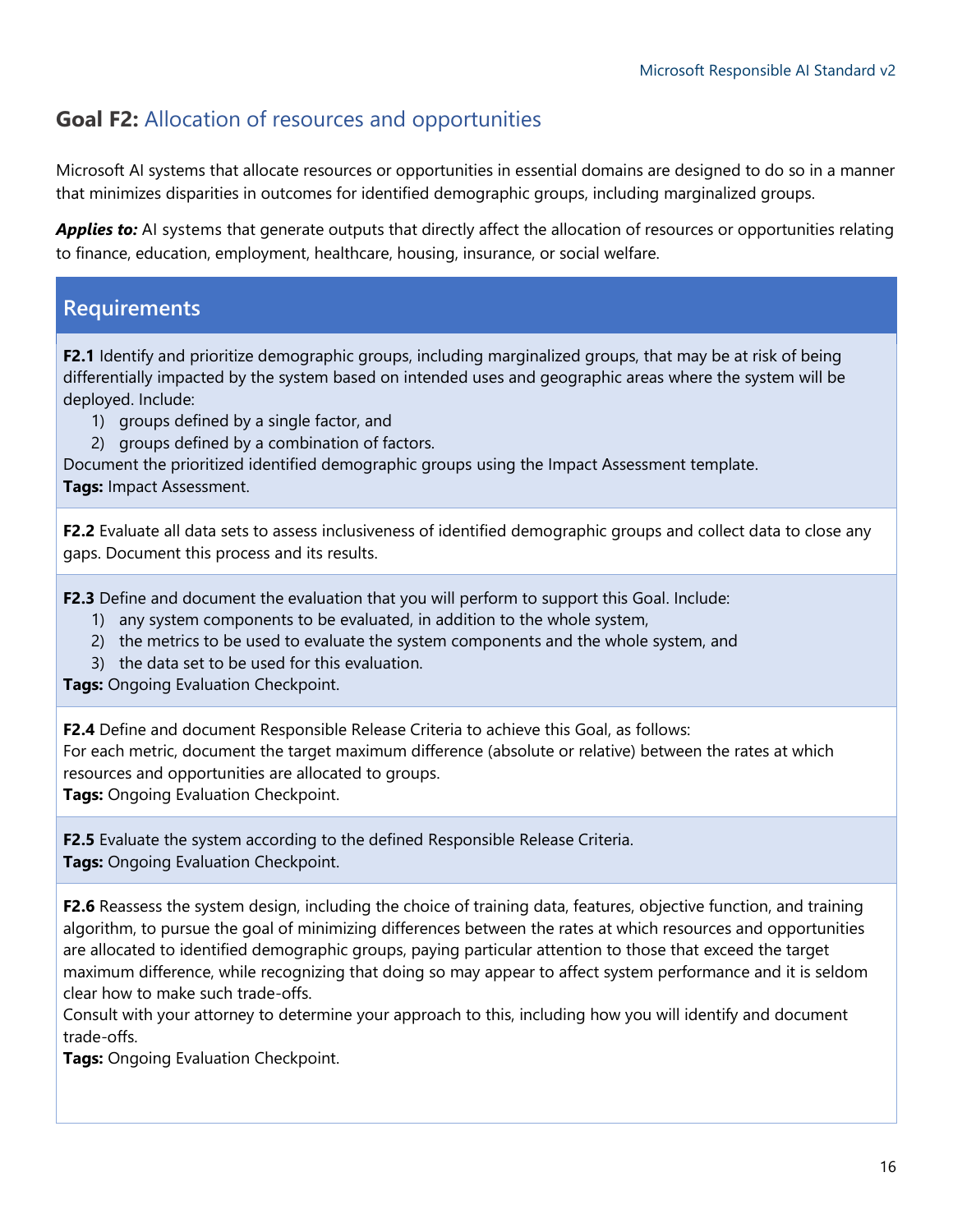**F2.7** Identify and document any justifiable factors that account for any remaining differences between the rates at which resources and opportunities are allocated to identified demographic groups. **Tags:** Ongoing Evaluation Checkpoint.

**F2.8** Document the pre-release results for the evaluation described by requirements F2.4, F2.5, and F2.6. Determine and document how often ongoing evaluation should be conducted to continue supporting this goal. **Tags:** Ongoing Evaluation Checkpoint.

**F2.9** Publish information for customers about:

- 1) any remaining differences between the rates at which resources and opportunities are allocated to identified demographic groups, and
- 2) any justifiable factors that account for these differences. When the system is a platform service made available to external customers or partners, include this information in the required Transparency Note.

**Tags:** Transparency Note.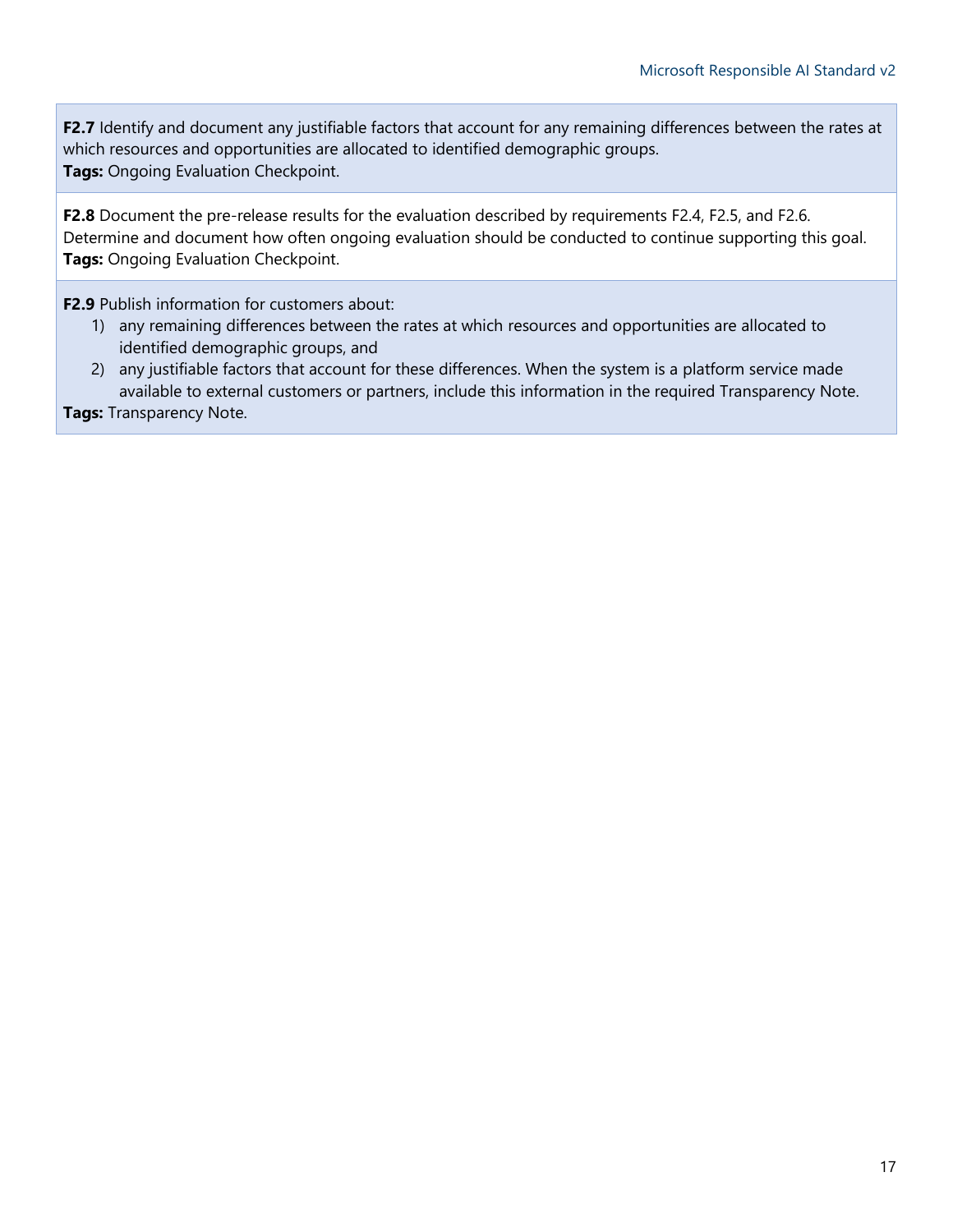#### **Tools and practices**

**Recommendation F2.1.1** For North America, use Best Practices for Age, Gender Identity, and Ancestry to help identify demographic groups and methods for collecting demographic information.

**Recommendation F2.1.2** Work with user researchers to understand variations in demographic groups across intended uses and geographic areas.

**Recommendation F2.1.3** Work with domain-specific subject matter experts to understand the facts that impact performance of your system and how they vary across identified demographic groups in this domain.

**Recommendation F2.1.4** Work with members of identified demographic groups to understand risks of and impacts associated with differences between the rates at which resources and opportunities are allocated.

**Recommendation F2.2.1** Use Analysis Platform to understand the representation of identified demographic groups, respecting privacy requirements for using sensitive data.

**Recommendation F2.2.2** Document the representation of identified demographic groups in a Datasheet.

**Recommendation F2.5.1** Use the Fairlearn Python toolkit's assessment and mitigation capabilities, if appropriate for the system.

**Recommendation F2.5.2** Use Error Analysis to help understand factors that may account for differences between the rates at which resources and opportunities are allocated to the identified demographic groups, if appropriate for the system.

**Recommendation F2.5.3** Use one or more techniques available as part of the Interpret ML toolkit to help understand factors that may account for differences between the rates at which resources and opportunities are allocated to the identified demographic groups, if appropriate for the system.

**Recommendation F2.6.1** Use the Fairlearn Python toolkit's assessment and mitigation capabilities, if appropriate for the system.

**Recommendation F2.7.1** Use Error Analysis to help understand factors that may account for differences between the rates at which resources and opportunities are allocated to the identified demographic groups, if appropriate for the system.

**Recommendation F2.7.2** Use Interpret ML to help understand factors that may account for differences between the rates at which resources and opportunities are allocated to the identified demographic groups, if appropriate for the system.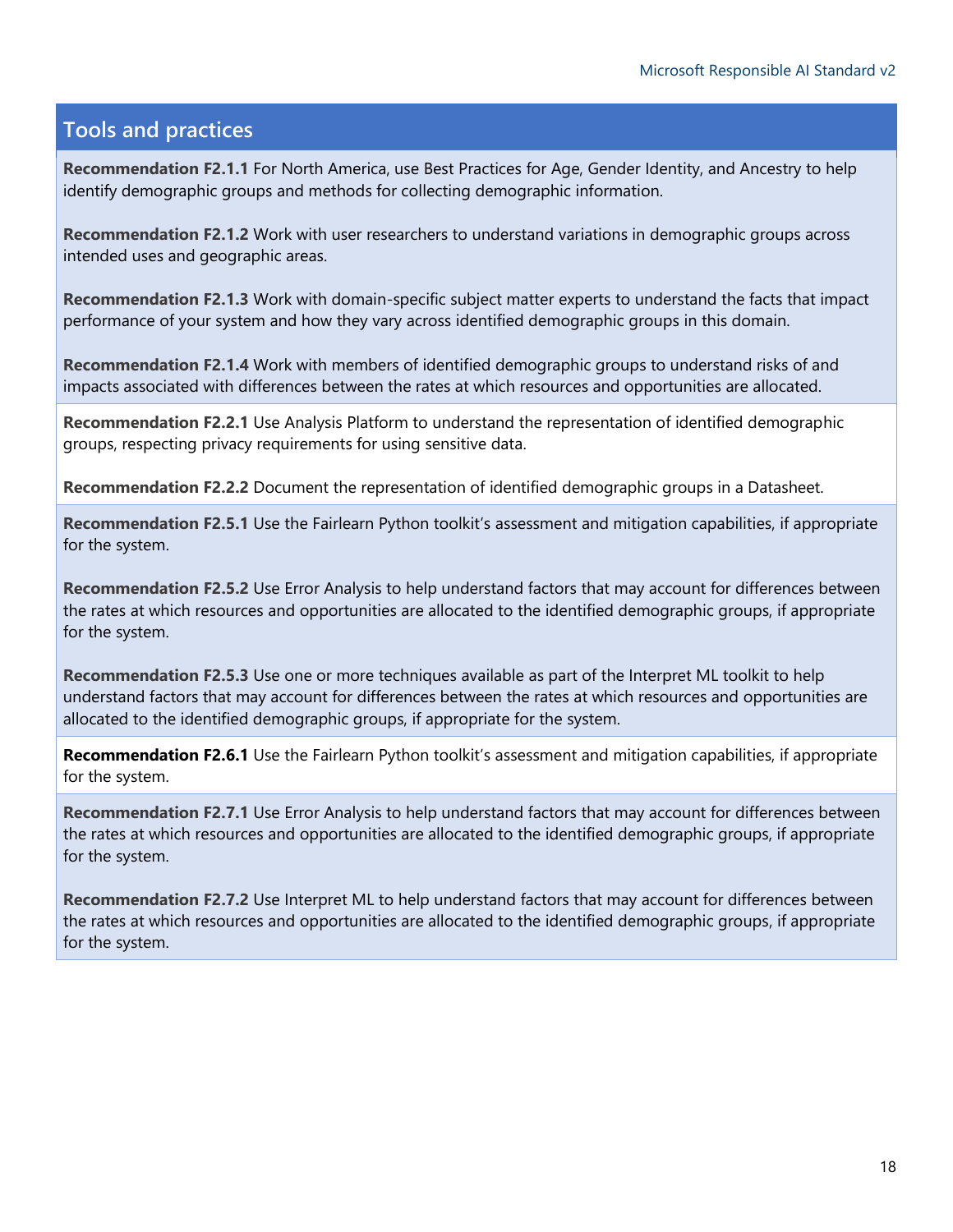#### **Goal F3:** Minimization of stereotyping, demeaning, and erasing outputs

Microsoft AI systems that describe, depict, or otherwise represent people, cultures, or society are designed to minimize the potential for stereotyping, demeaning, or erasing identified demographic groups, including marginalized groups.

**Applies to:** AI systems when system outputs include descriptions, depictions, or other representations of people, cultures, or society.

#### **Requirements**

**F3.1** Identify and prioritize demographic groups, including marginalized groups, that may be at risk of being subject to stereotyping, demeaning, or erasing outputs of the system. Include:

- 1) groups defined by a single factor, and
- 2) groups defined by a combination of factors.

Document the prioritized identified demographic groups using the Impact Assessment template.

**Tags:** Impact Assessment.

**F3.2** Define and document any system components to be evaluated, in addition to the whole system.

**F3.3** Define and document a plan to evaluate the system components and the whole system for risks of stereotyping, demeaning, and erasing the prioritized identified demographic groups. **Tags:** Ongoing Evaluation Checkpoint.

**F3.4** Evaluate the system according to the plan defined in requirement F3.3. **Tags:** Ongoing Evaluation Checkpoint.

**F3.5** Reassess the system design, including the choice of training data, features, objective function, and training algorithm, to pursue the goal of minimizing the potential for stereotyping, demeaning, and erasing the identified demographic groups.

**Tags:** Ongoing Evaluation Checkpoint.

**F3.6** Document the pre-release results from requirements F3.4 and F3.5. Determine and document how often ongoing evaluation should be conducted to continue supporting this goal. **Tags:** Ongoing Evaluation Checkpoint.

**F3.7** Publish information for customers about these risks involving identified demographic groups. When the system is a platform service made available to external customers or partners, include this information in the required Transparency Note.

**Tags:** Transparency Note.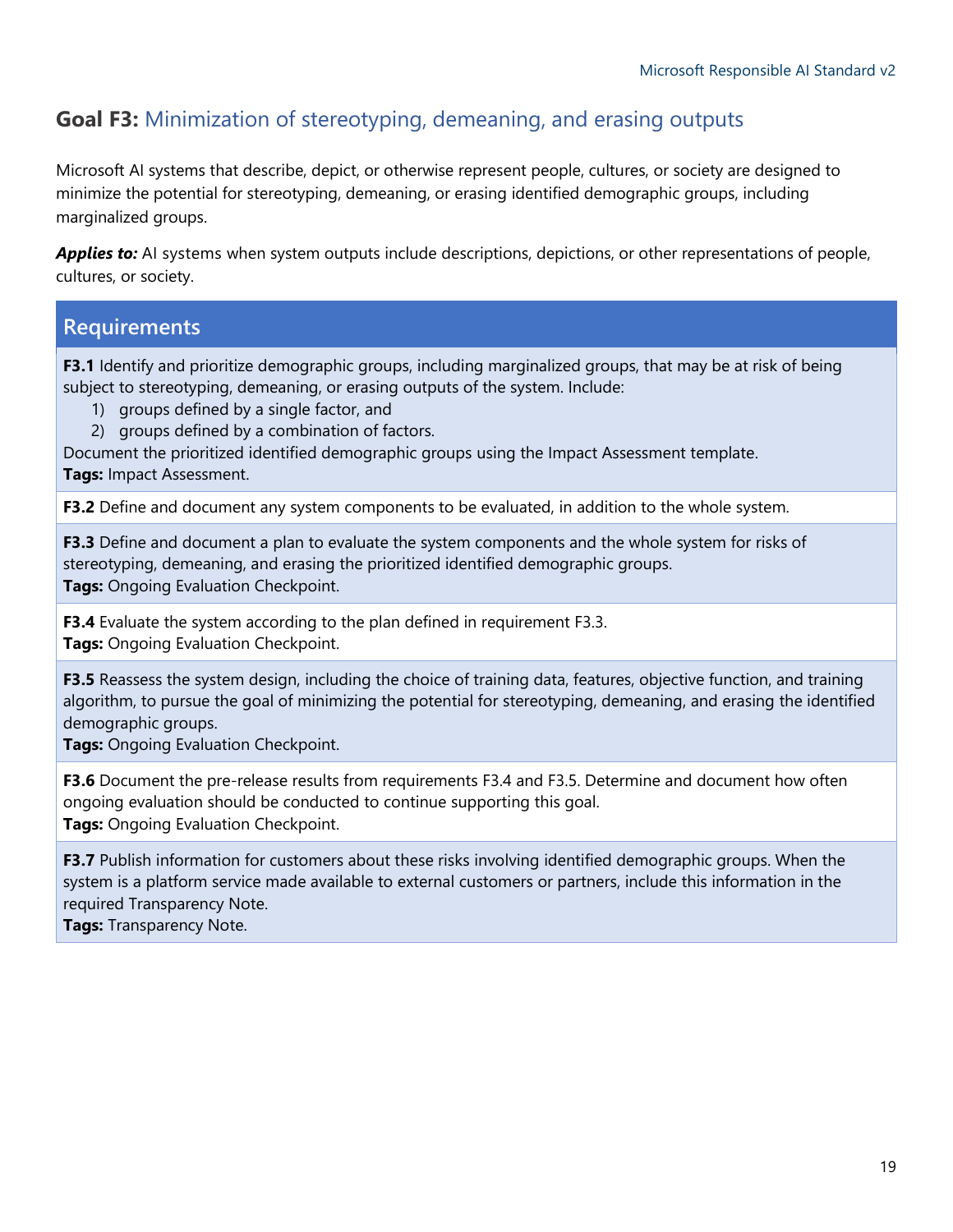#### **Tools and practices**

**Recommendation F3.1.1** Work with user researchers, subject matter experts, and members of identified demographic groups to understand these risks and their impacts.

**Recommendation F3.4.1** Use CheckList to help evaluate these risks involving identified demographic groups, if appropriate for the system.

**Recommendation F3.4.2** Use red teaming exercises to evaluate these risks involving identified demographic groups.

**Recommendation F3.5.1** Mitigate any risks of these types of harms that you can. In addition, establish feedback mechanisms and a plan for addressing problems, in alignment with Reliability and Safety Goal RS3. Note that this approach is recommended in acknowledgment of the fact that the state-of-the-art in mitigating these risks is less advanced than the state-of-the-art in mitigating differences in quality of service or allocative harms.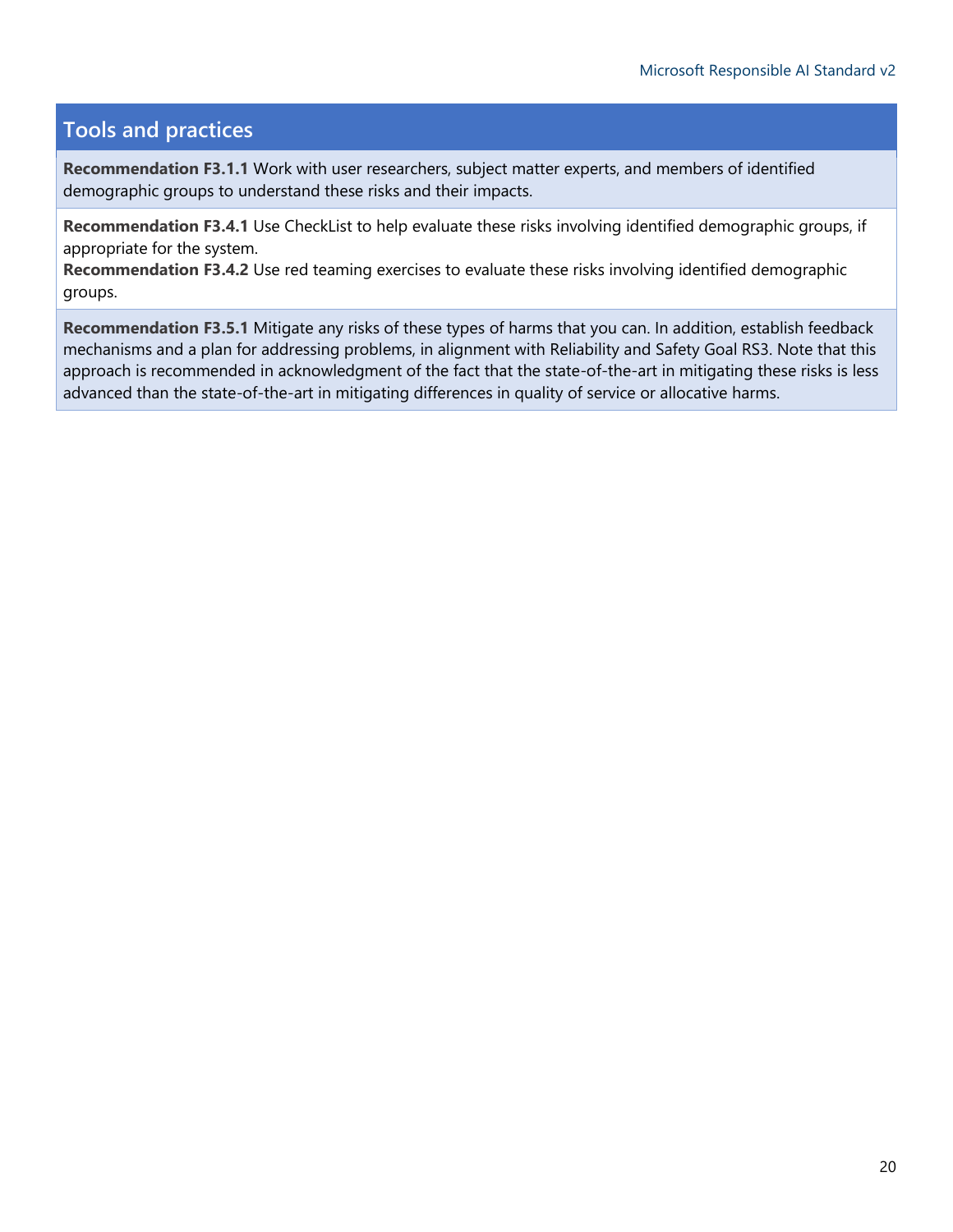# <span id="page-20-0"></span>**Reliability & Safety Goals**

#### **Goal RS1:** Reliability and safety guidance

Microsoft evaluates the operational factors and ranges within which AI systems are expected to perform reliably and safely, remediates issues, and provides related information to customers.

**Applies to:** All AI systems.

#### **Requirements**

**RS1.1** Document how:

- 1) reliable and safe behavior is defined for this system and,
- 2) what acceptable error rates are for overall system performance in the context of intended uses.
- **Tags:** Ongoing Evaluation Checkpoint.

**RS1.2** Evaluate training and test data sets to ensure that they include representation of the intended uses, operational factors, and an appropriate range of settings for each factor. Document the evaluation. **Tags:** Ongoing Evaluation Checkpoint.

**RS1.3** Determine and document the operational factors, including quality of system input, use, and operational context that are critical to manage for reliable and safe use of the system in its deployed context. **Tags:** Ongoing Evaluation Checkpoint.

**RS1.4** Define and document acceptable ranges for each operational factor important to support reliable and safe system use. Define and document an acceptable error rate for the system when operating within these ranges. **Tags:** Ongoing Evaluation Checkpoint.

**RS1.5** Define intended uses, if any, where additional operational factors, more narrow or different acceptable ranges, or lower acceptable error rates (including false positive and false negative error rates), are advised to ensure reliability and safety. Document your conclusions.

**Tags:** Ongoing Evaluation Checkpoint.

**RS1.6** Define and document an evaluation plan based on requirements RS1.1, RS1.3, RS1.4, and RS1.5, to include the environment in which the system will be evaluated. **Tags:** Ongoing Evaluation Checkpoint.

**RS1.7** Evaluate the system according to the evaluation plan defined in requirement RS1.6 to ensure reliable and safe system behavior. Document the pre-release results of the evaluation. Determine and document how often ongoing evaluation should be conducted to continue supporting this goal.

**Tags:** Ongoing Evaluation Checkpoint.

**RS1.8** In the event of failure cases within operational factors and defined ranges, work to resolve the issues. If the Responsible Release Criteria established in requirements RS1.1, RS1.3, RS1.4, and RS1.5 cannot be met, a reassessment of intended uses and updated documentation is required.

**Tags:** Ongoing Evaluation Checkpoint.

**RS1.9** Provide documentation to customers and potential customers of the system that includes the outputs of requirements RS1.2, RS1.7 and RS1.8, and any unsupported uses defined in the Impact Assessment and in RS1.8. When the system is a platform service made available to external customers or partners, include this information in the required Transparency Note.

**Tags:** Impact Assessment, Transparency Note.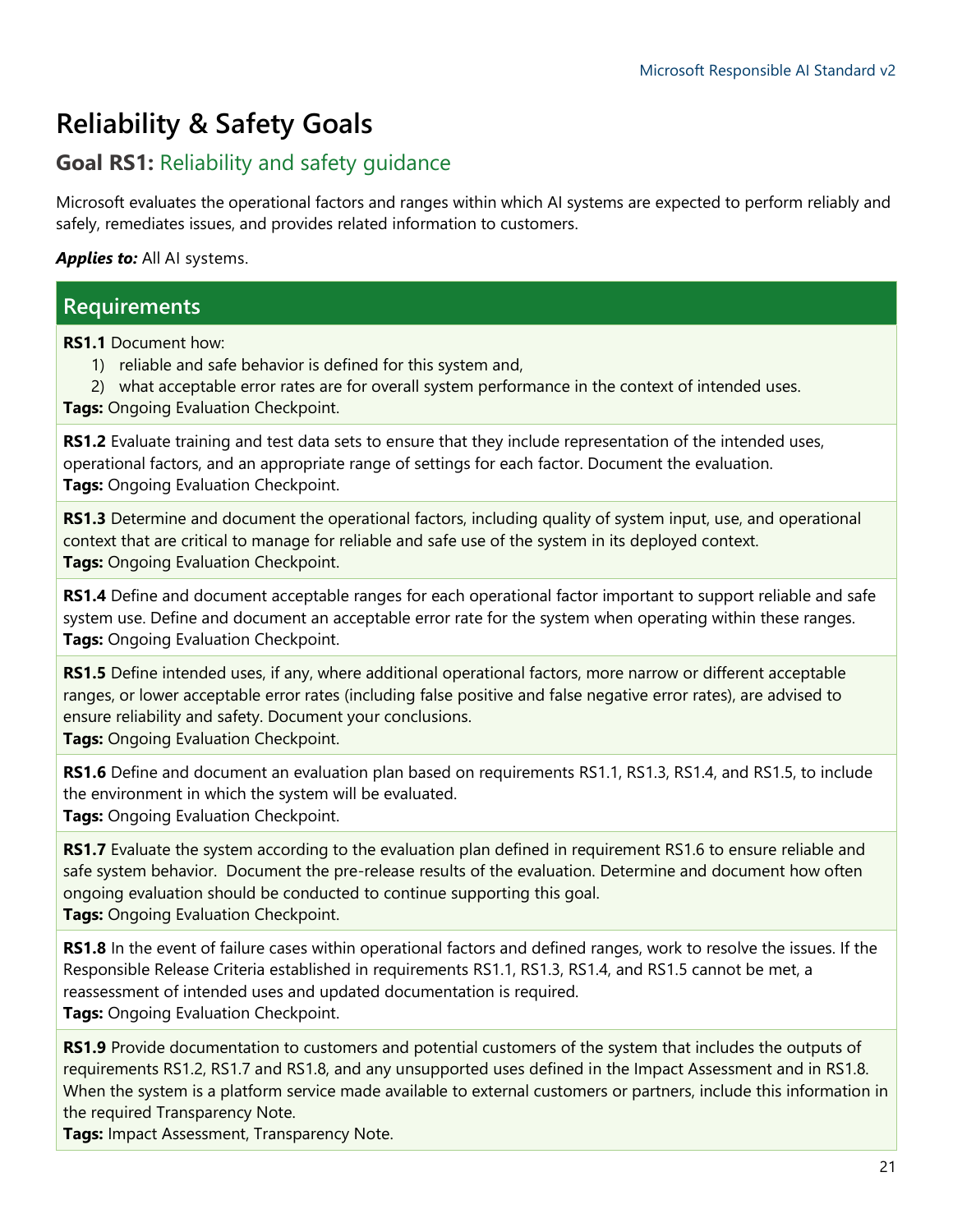#### **Tools and practices**

**Recommendation RS1.1.1** Interview safety experts and review relevant literature for domains where the system may impact the safety of people.

**Recommendation RS1.4.1** Interview customers to understand operational factors and their variations.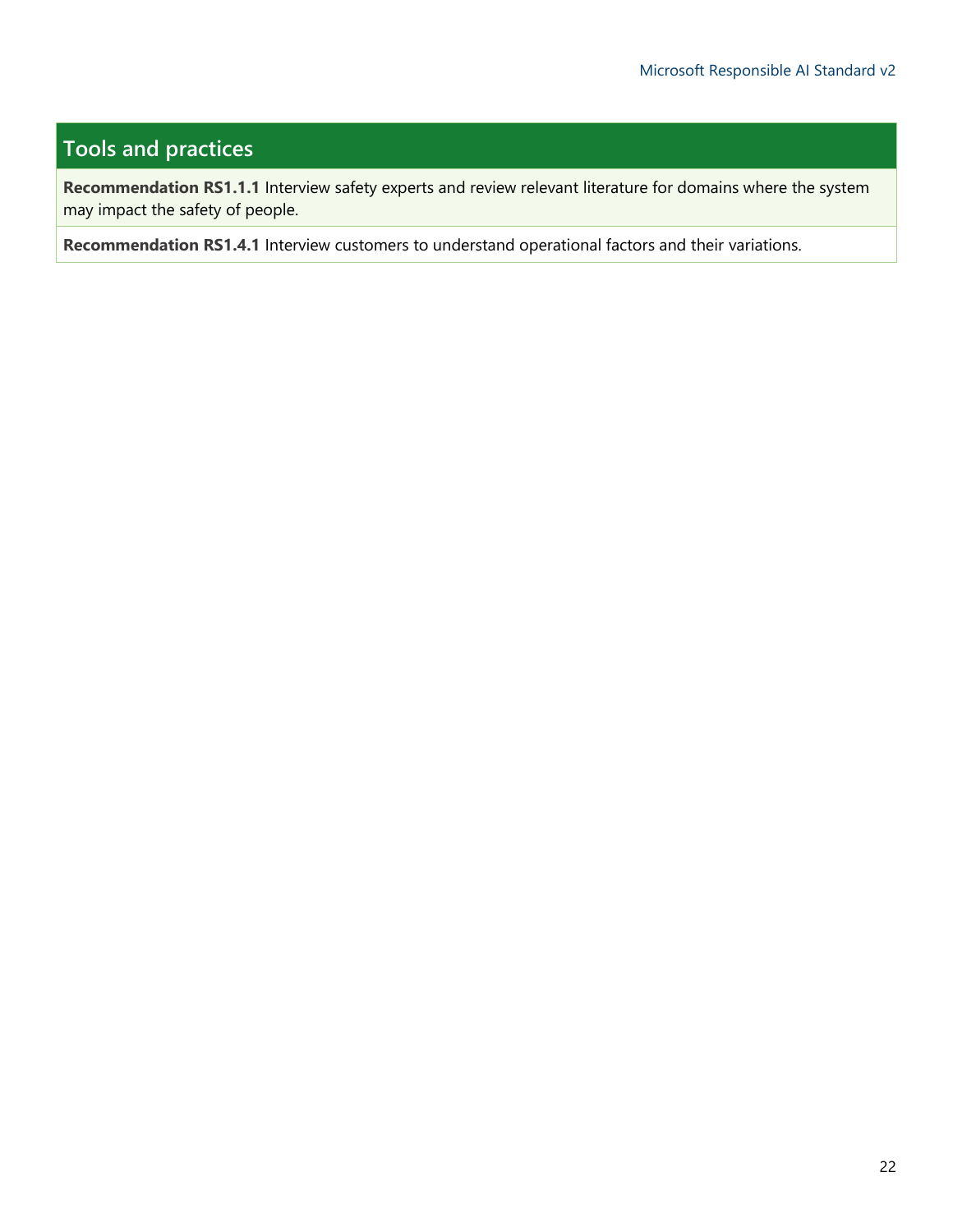#### **Goal RS2:** Failures and remediations

Microsoft AI systems are designed to minimize the time to remediation of predictable or known failures.

#### Applies to: All AI systems.

#### **Requirements**

**RS2.1** Define predictable failures, including false positive and false negative results for the system as a whole and how they would impact stakeholders for each intended use. Use the Impact Assessment template to document any adverse impacts of these failures on stakeholders. **Tags:** Impact Assessment.

**RS2.2** For each case of a predictable failure likely to have an adverse impact on a stakeholder, document the failure management approach:

- 1) When possible, design and build the system to avoid this failure. Describe the design solution. Estimate the time range for resolving predictable failures for each designed solution or indicate that the failure will be prevented by design.
- 2) When a failure cannot be prevented by design, build a fallback option that may be used when this failure occurs. Describe the fallback option and document the estimated time required to invoke and use the fallback option.
- 3) Provide training and documentation for stakeholders accountable for system oversight that supports their resolution of the failure. Describe the documentation and training.

**RS2.3** Document your plan for managing previously unknown failures that come to light once the system is in use:

- 1) Describe the system's rollback plan and document the time that may elapse until the entire system, across all endpoints can be rolled back.
- 2) Describe support for turning features off and document the time that may elapse until the feature can be turned off across all endpoints.
- 3) Describe the process for updating and releasing updates to each model and document the time that may elapse until the system has been updated across all endpoints.
- 4) Describe how customers, partners, and end users will be notified of changes to the system, updated understandings of failures, and their best mitigations.

**RS2.4** Provide training and documentation for system owners, developers, customer support and other stakeholders responsible for managing the system to support their remediation and mitigation of predictable failures identified in requirement RS2.1. Document the training and documentation provided.

#### **Tools and practices**

**Recommendation RS2.1.1** Conduct Failure Mode and Effects Analysis.

**Recommendation RS2.2.1** Follow the Guidelines for Human-AI Interaction when designing the system to help manage failures.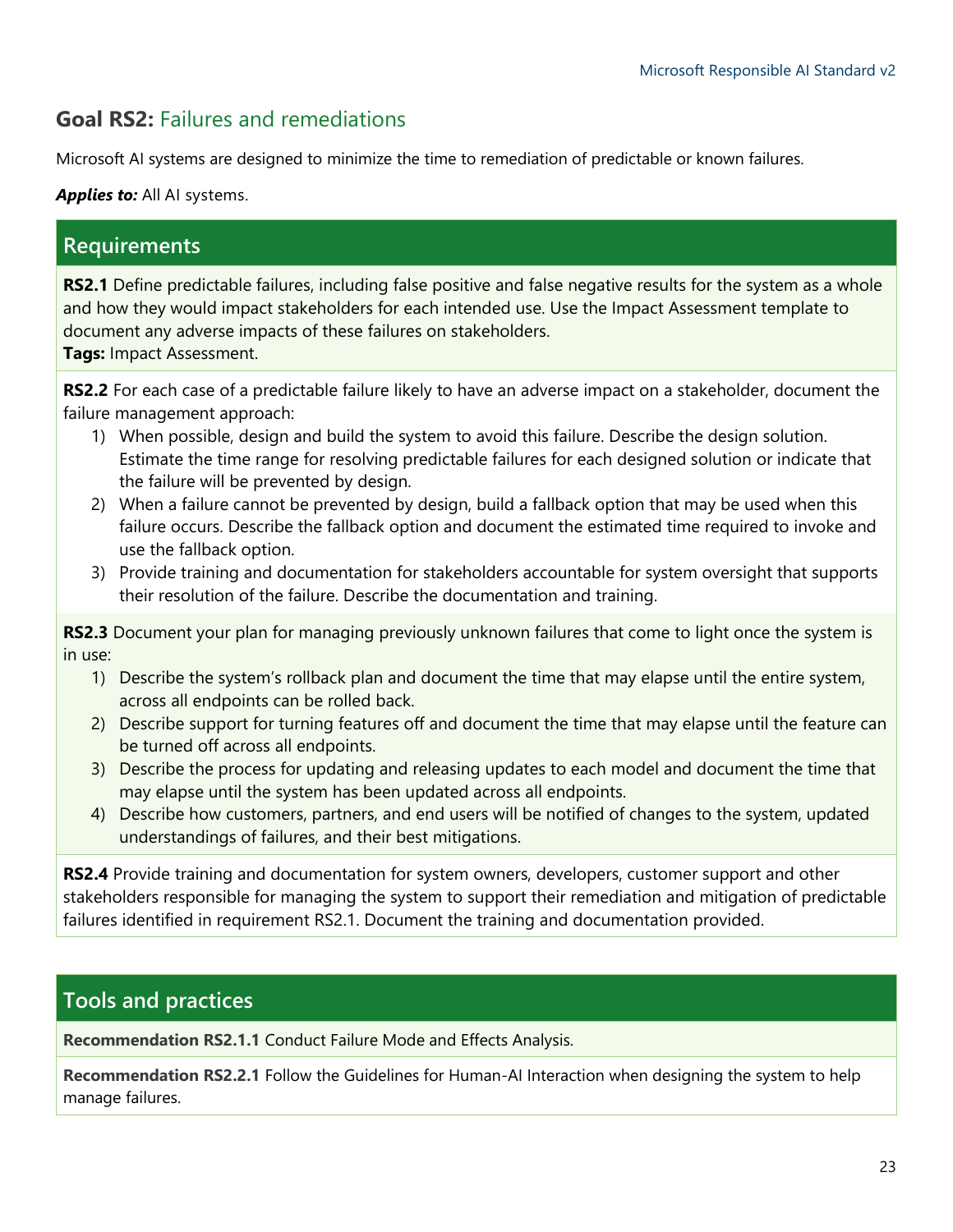#### **Goal RS3:** Ongoing monitoring, feedback, and evaluation

Microsoft AI systems are subject to ongoing monitoring, feedback, and evaluation so that we can identify and review new uses, identify and troubleshoot issues, manage and maintain the systems, and improve them over time.

#### *Applies to:* All AI systems.

#### **Requirements**

**RS3.1** Establish and document a detailed inventory of the system health monitoring methods to be used, to include:

- 1) data and insights generated from data repositories, system analytics, and associated alerts,
- 2) processes by which customers can submit information about failures and concerns, and
- 3) processes by which the general public can submit feedback.

**RS3.2** Define and document a standard operating procedure and system health monitoring action plan for each monitoring channel for the system, to include:

- 1) processes for reproducing system failures to support troubleshooting and prevention of future failures,
- 2) which events will be monitored,
- 3) how events will be prioritized for review,
- 4) the expected frequency of those reviews,
- 5) how events will be prioritized for response and timing to resolution,
- 6) how high priority issues related to supporting the Standard and its goals will be escalated to the Office of Responsible AI, and
- 7) engaging customer service to ensure that they are aware of how to respond to issues for the system.

**RS3.3** When new uses, critical operational factors, or changes in the supported range of an operational factor are identified, determine whether any new use or operational factor can be supported with the existing system, will be supported but require additional work, or will not be supported.

- When new uses or operational factors identified are to be supported, evaluate the updated system in accordance with requirement RS1.6, add the new intended use to the Impact Assessment, and publish updated communication in accordance with requirement RS1.9.
- When these new uses or operational factor range changes cannot or will not be accommodated to ensure reliable and safe performance of the system update customer documentation described in RS1.9 to include the new use as an unsupported use.

When the system is a platform service made available to external customers or partners, include this information in the required Transparency Note.

**Tags:** Impact Assessment, Transparency Note.

**RS3.4** When a system is to be used for a Sensitive Use that imposes qualification or quality control requirements beyond the intended uses and/or operational factor ranges, conduct an evaluation specific to this use. If the required Responsible Release Criteria cannot be met, the Office of Responsible AI will review the results and decide how to proceed. Document any changes to the Responsible Release Criteria and document the results of evaluation.

**RS3.5** Conduct all evaluations tagged as Ongoing Evaluation Checkpoints in other Goals on an ongoing basis.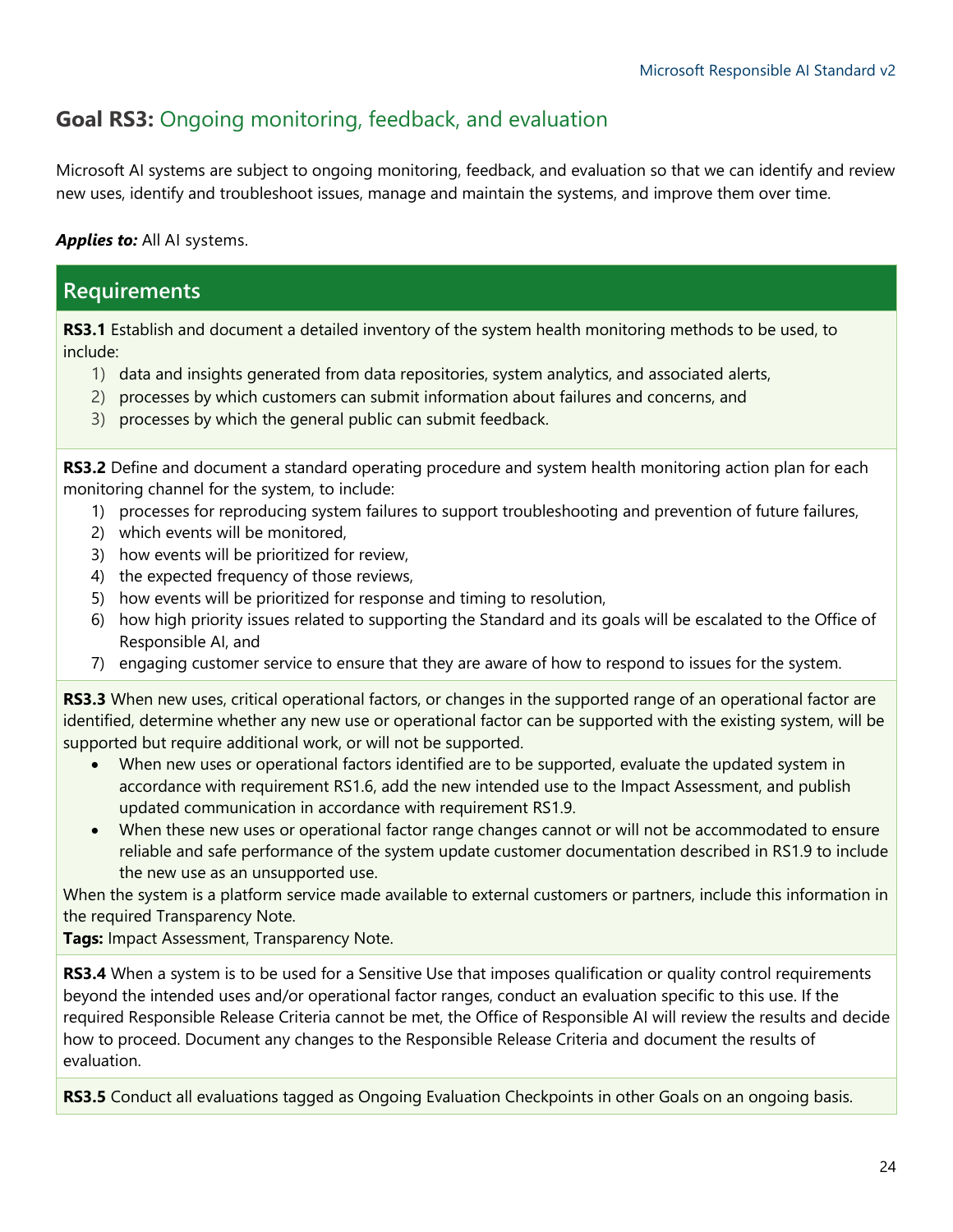**RS3.6** If there are targets in Ongoing Evaluation Checkpoints that are no longer satisfied, consult with named reviewers, and in the case of Sensitive Uses, with the Office of Responsible AI, to develop and implement a plan to close any gaps. Document the process, its results, and conclusions.

**RS3.7** If evidence comes to light that refutes the system is fit for purpose for an intended use at any point in the system's use:

- 1) remove the intended use from customer-facing materials and make current customers aware of the issue, take action to close the identified gap, or discontinue the system,
- 2) revise documentation related to the intended use, and
- 3) publish the revised documentation to customers.

When the system is a platform service made available to external customers or partners, include this information in the required Transparency Note.

**Tags:** Transparency Note.

**RS3.8:** Review and update documentation required by Goal T2 when any of the following events occur:

- 1) new uses are added,
- 2) functionality changes,
- 3) new information about reliable and safe performance becomes known as defined by requirement RS3.3, or
- 4) new information about system accuracy and performance becomes available.

When the system is a platform service made available to external customers or partners, include this information in the required Transparency Note.

**Tags:** Transparency Note.

**RS3.9:** Escalate unresolved issues related to supporting the Standard and its requirements to the Office of Responsible AI.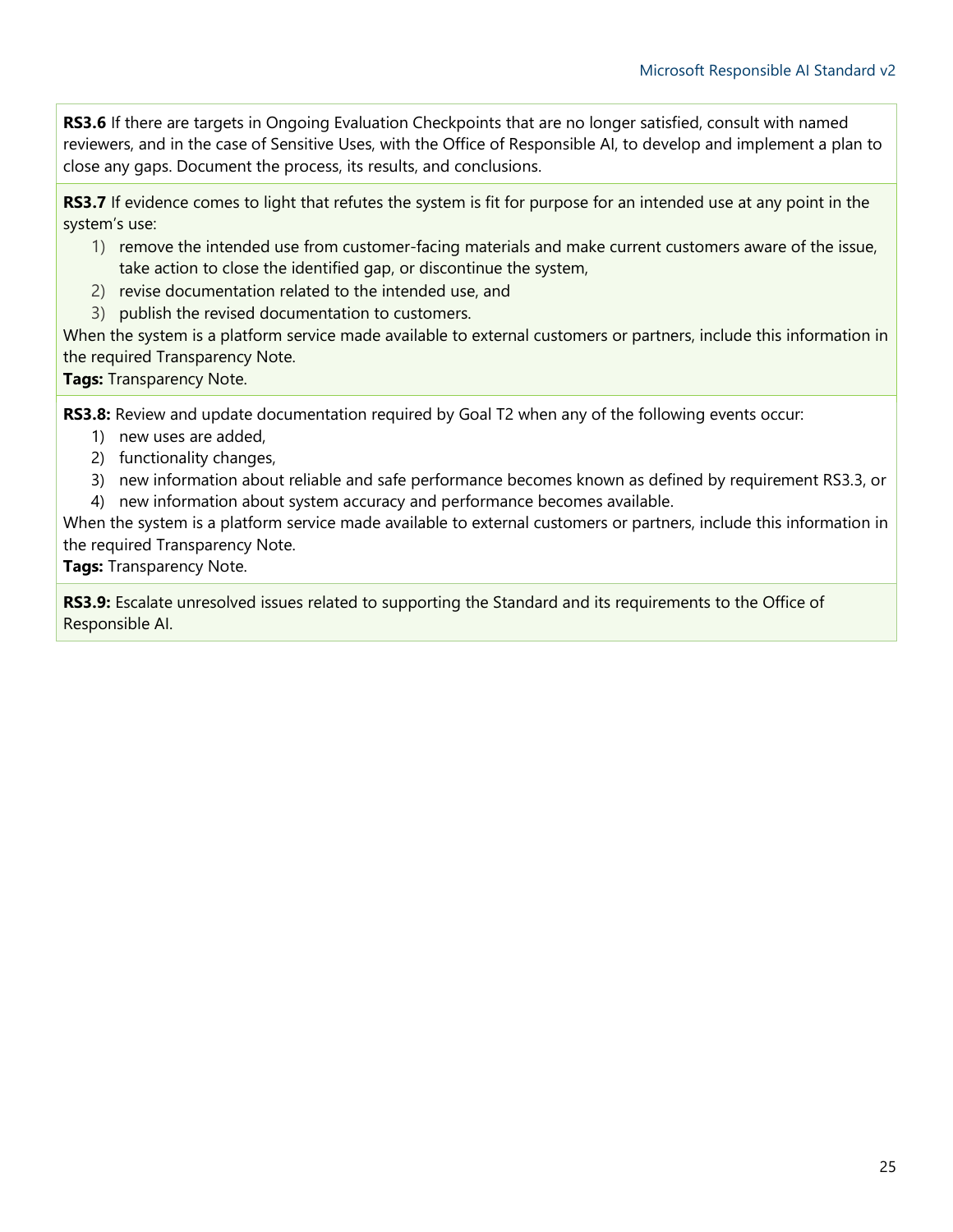# <span id="page-25-0"></span>**Privacy & Security Goals**

#### **Goal PS1:** Privacy Standard compliance

Microsoft AI systems are designed to protect privacy in accordance with the Microsoft Privacy Standard.

*Applies when:* Microsoft Privacy Standard applies.

#### **Goal PS2:** Security Policy compliance

Microsoft AI systems are designed to be secure in accordance with the Microsoft Security Policy.

*Applies when:* Microsoft Security Policy applies.